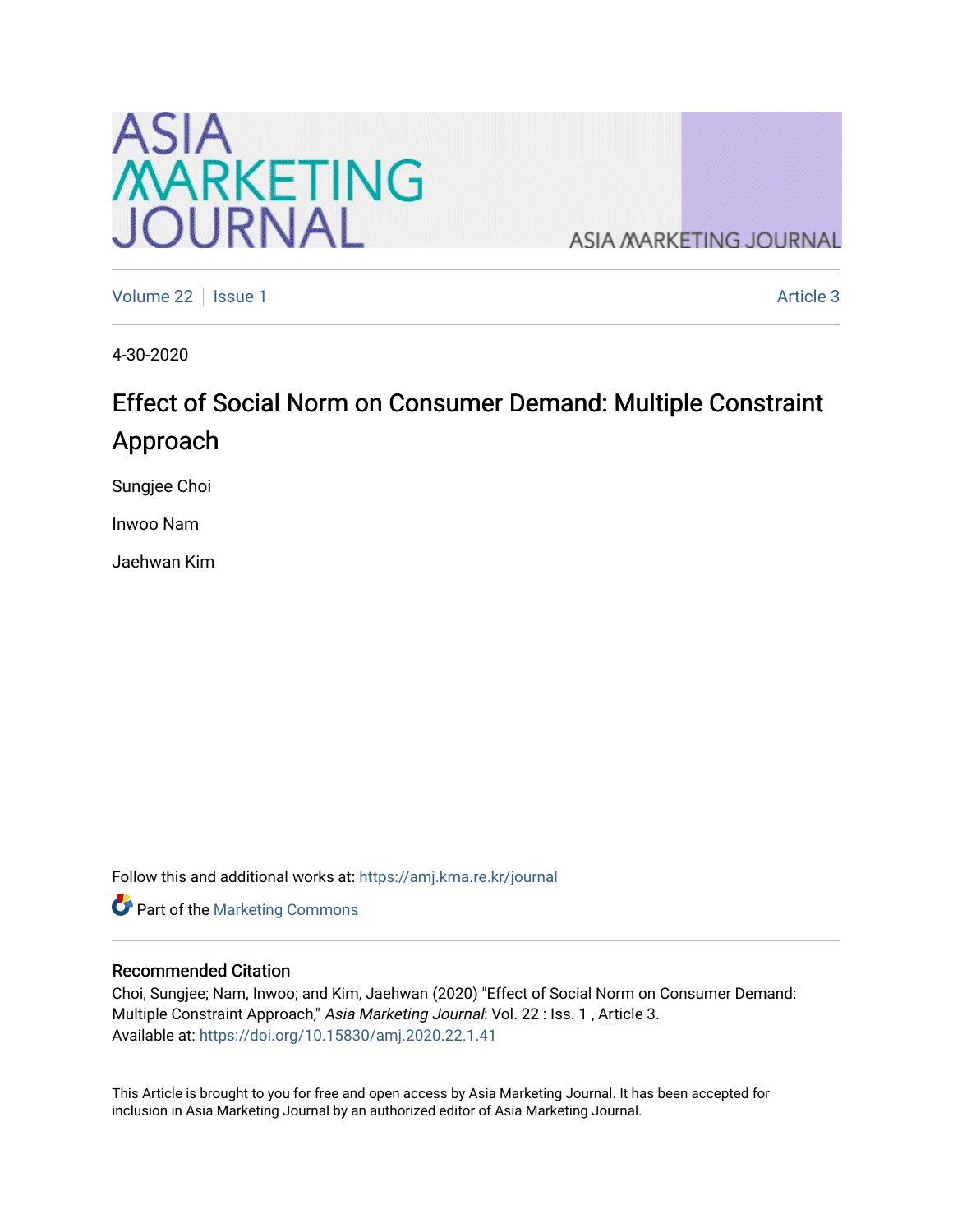# Effect of Social Norm on Consumer Demand: Multiple Constraint Approach\*

Sungjee Choi\*\* Inwoo Nam\*\*\* Jaehwan Kim\*\*\*\*

The goal of the study is to understand the role of social norm in purchase decisions where demand is revealed in the form of multiple-discreteness. Consumers are socially engaged in various activities through the expectation from others in their community. Actions or decisions are likely to reflect this influence. This implicit or explicit social norm is revealed as the rules, regulations, and standards that are understood, shared, endorsed, and expected by group members. When consumers' decisions are in distance from the norm, they come to face discomfort such as shame, guilt, embarrassment, and anxiety. These pressure act as a constraint as opposed to utility in their decision making.

In this study, the effect of social norms on consumer demand is captured via multiple constraint model where constraints are not only from budget equation but also from psychological burden induced by the deviation from the norm. The posterior distributions of model parameters were estimated via conjoint study allowing for heterogeneity via hierarchical Bayesian framework. Individual characteristics such as age, gender and work experience are also used as covariates for capturing the observed heterogeneity. The empirical results show the role of social norm as constraint in consumers' utility maximization. The proposed model accounting for social constraint outperforms the standard budget constraint-only model in terms of model fit. It is found that people with longer job experience tend to be more robust and resistant to the deviation from the norm. Incorporating social norm into the utility model allows for another means to disentangle the reason for no-purchase as 'not preferred' and 'not able to buy'.

Keywords: Social norms, Constraint, Choice model, Multiple discreteness, Bayesian estimation

This research was supported by Korea University Research Grant.

<sup>\*\*</sup> Tippie College of Business, University of Iowa (sungjee-choi@uiowa.edu)

<sup>\*\*\*</sup> School of Business Administration, Chung-Ang University (inam@cau.ac.kr)

<sup>\*\*\*\*</sup> Korea University Business School (jbayes@korea.ac.kr), Corresponding Author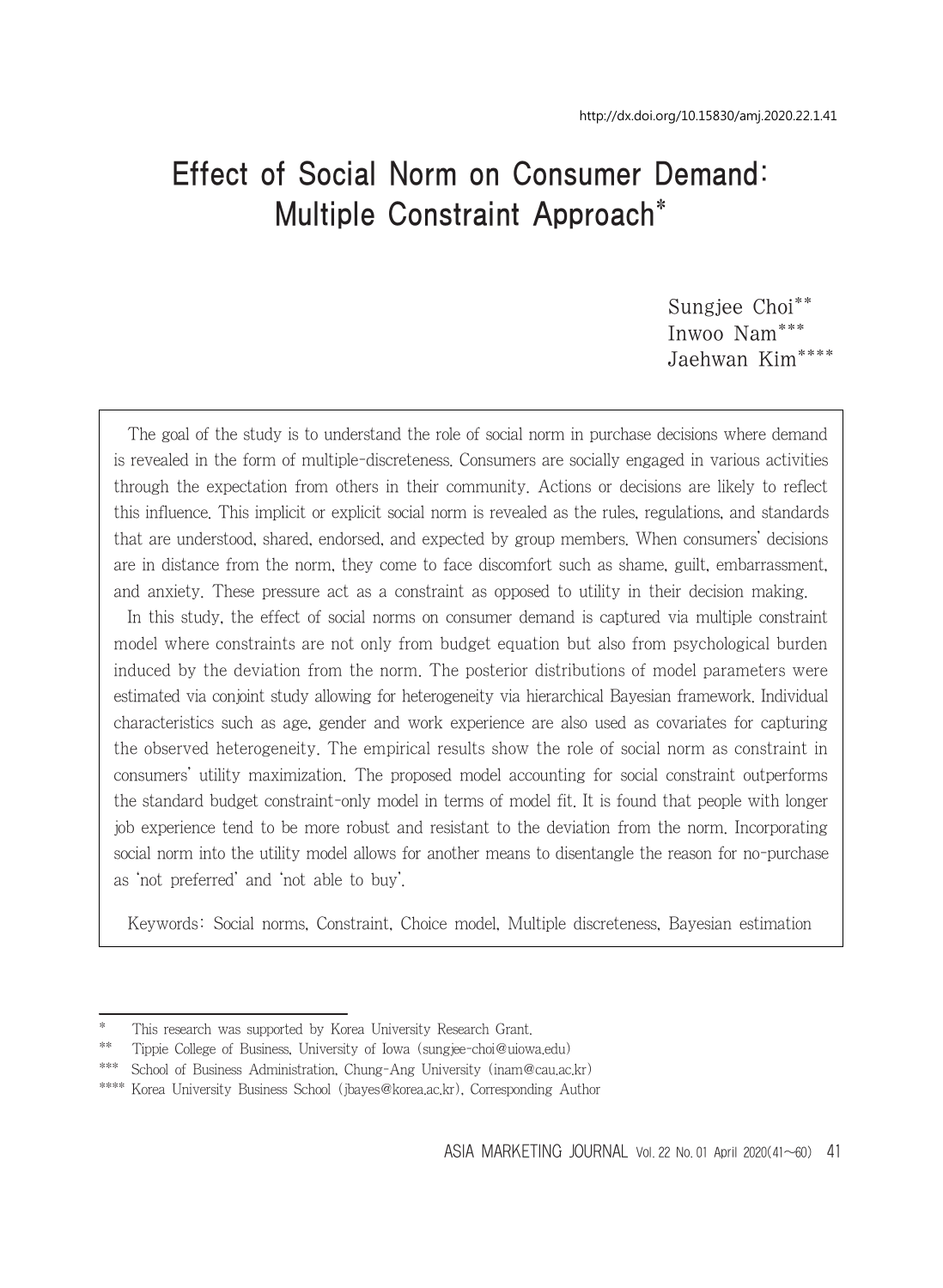### Ⅰ. Introduction

Social norm is a set of specific behavioral patterns that are shared and accepted within a group in a particular situation. Human beings are essentially social beings and, in most cases, they are sensitive to social influence. As the behavior of others often acts as a guide to their own behavior (Gockeritz et al. 2010, Brewer and Hewstone 2004), they are often observed to be subject to social norms in their purchase decision as well. For example, an individual who originally prefers bright pink suits and yellow pants may hesitate to purchase them when she is aware of possible negative reactions from peers or parents. So the pressure can alter her final choice to one not predicted by her original preference.

In this study, we measure the effect of social pressure driven by the deviation from norms on demand when consumers are constrained utility maximizers. Consumers trade off the comfort in their mind and the level of maximum attainable utility, implying that social norm enters decision as constraint rather than utility.

What consumers must give up for acquiring goods they prefer is defined as constraint which is mostly represented by budget constraint in the literature. There are quite a few examples that consumer demand is also influenced by other constraints and restrictions, which are nothing to do with monetary budget. Previous

42 ASIA MARKETING JOURNAL Vol. 22 No. 01 April 2020

studies documented the existence of these non-monetary constraints including mental constraints (Kim et al. 2017), storage constraints (Satomura et al. 2011) and so on.

The observed demand in the market place are attributed to both consumers' preference and constraint. Therefore, in economic theory, zero-purchase is due to 'not preferred enough', 'not able to tolerate the cost', or both. The burden induced by the deviation from social norm is naturally akin to cost side. Therefore, the proper approach to quantify the effect of social norm on demand is to allow this pressure to enter as a cost component in consumers' utility maximizing decision.

Suppose that sales of a red car are very low in a given market area, specific customer segment. This may be due to the low preference for red car, i.e., the buyers in this segment like red less than black, or higher pressure associated with buying red car, i.e., peer effect on color choice. When low or zero demand is observed in the market, therefore, it is critical to empirically measure whether the low sales is from lower preference or higher social burden in more structured manner. For this purpose, we use direct utility model approach with multiple constraint specification. Direct utility framework has been widely applied in literature to flexibly capture the demand in both corner and interior solutions(e.g., Kim et al. 2002; Bhat 2005, 2008; Lee et al. 2013; Luo et al. 2013; Lin et al. 2013). The model specification allows for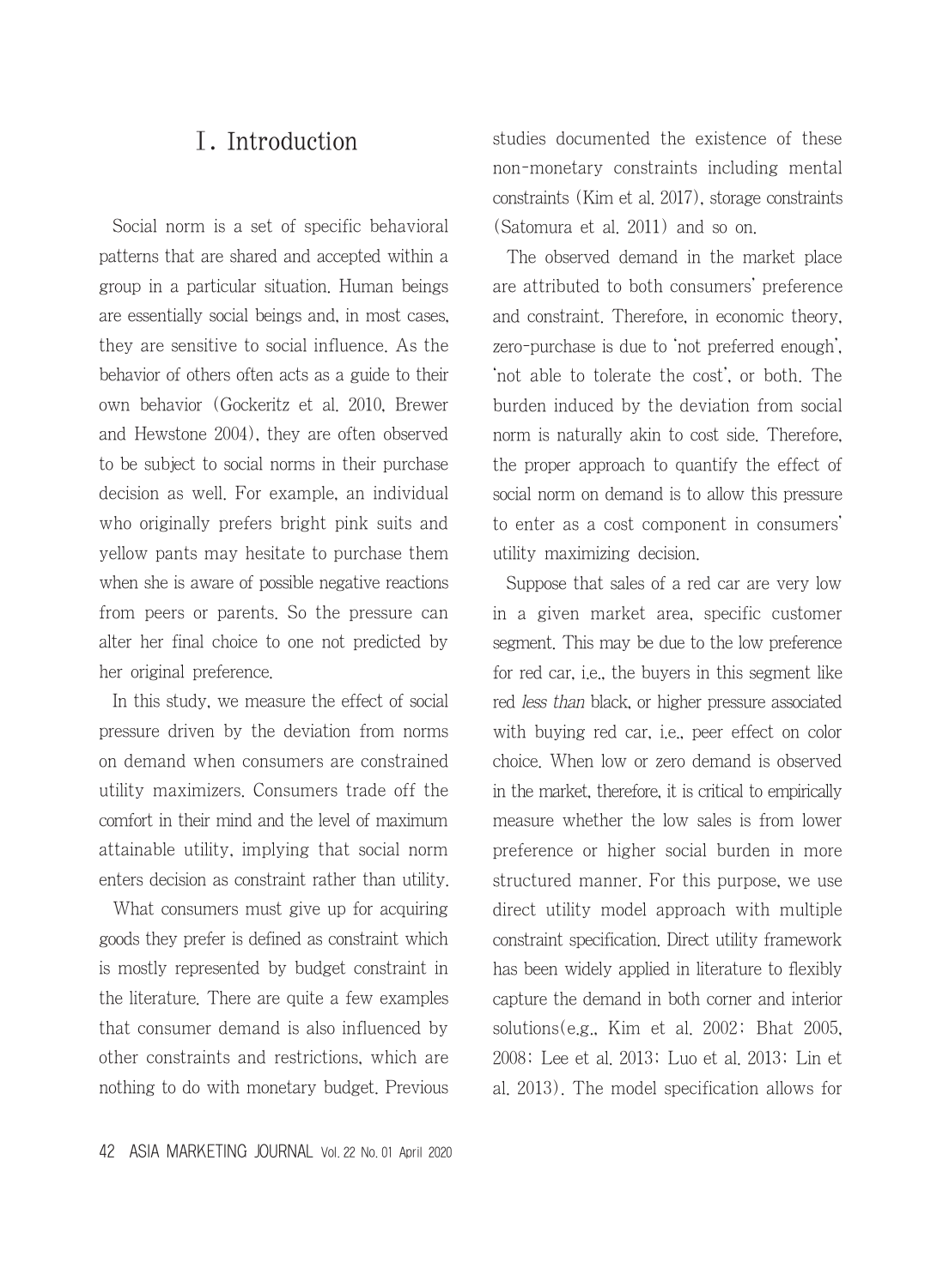separating the cost effect from the utility effect in consumer demand. We incorporate social norm into the model specification as additional constraint(e.g. Satomura et al 2011, Kim et al 2017). We let the marginal utility be also function of the product attributes so that one can still capture the utility change due to product attributes. We also empirically investigate how individual characteristics (age, gender and work experience) are related to preference for product offerings when consumers do consider social norm in their constrained utility maximization.

The remainder of the paper is organized as follows: In section 2, conceptual background for the study including the definition of social norms is given. We show model specification, likelihood, and heterogeneity in section 3. In section 4, we discuss the data and estimation results. Then we explore two managerial implications from our study in section 5 and we offer concluding remarks with opportunities for future study in section 5.

# Ⅱ. Conceptual Background

#### 2.1 Literature

Not to mention Ajzen and Fishbein(1973), the role of social norm and its effect on our behavior has been well documented in previous studies. The applications are various ranging from college health care marketing to individuals volunteering decisions in literature. Haines and Spear (1996) demonstrated that 'social norms marketing' is of help to lower alcohol consumption on campus. Similarly, social norm marketing is an effective tool to change children's perceptions of tobacco usage (Sheikh et al. 2017). Harries et al. (2013) reported that people reduce electricity consumption more when they receive information about others' consumption than when they got their own consumption record.

Not only consumption decisions, but also nonpurchase/acquisition decisions were associated with the social norm, including moral judgement, donation, boycott, etc. Fisher and Ackerman (1998) found that social norms appeal to individuals' volunteering decision. Sen et al. (2001) showed peoples' participation rate on boycott depends on their personality toward the society.

These studies in literature give an immediate intuition to marketing area that consumers' purchase decisions are largely influenced by other people. Many studies in marketing literature also dealt with the social interactions, covering 'word of mouth (WOM)', 'peer influence', 'contagious group', etc.

Despite the advances made to date, the results reported in literature are based on mixed usage in terms of the aspect of the social norm itself as a construct and the level of behavior set to be affected by norm. For example, norms can be formal and informal. Or some are inductive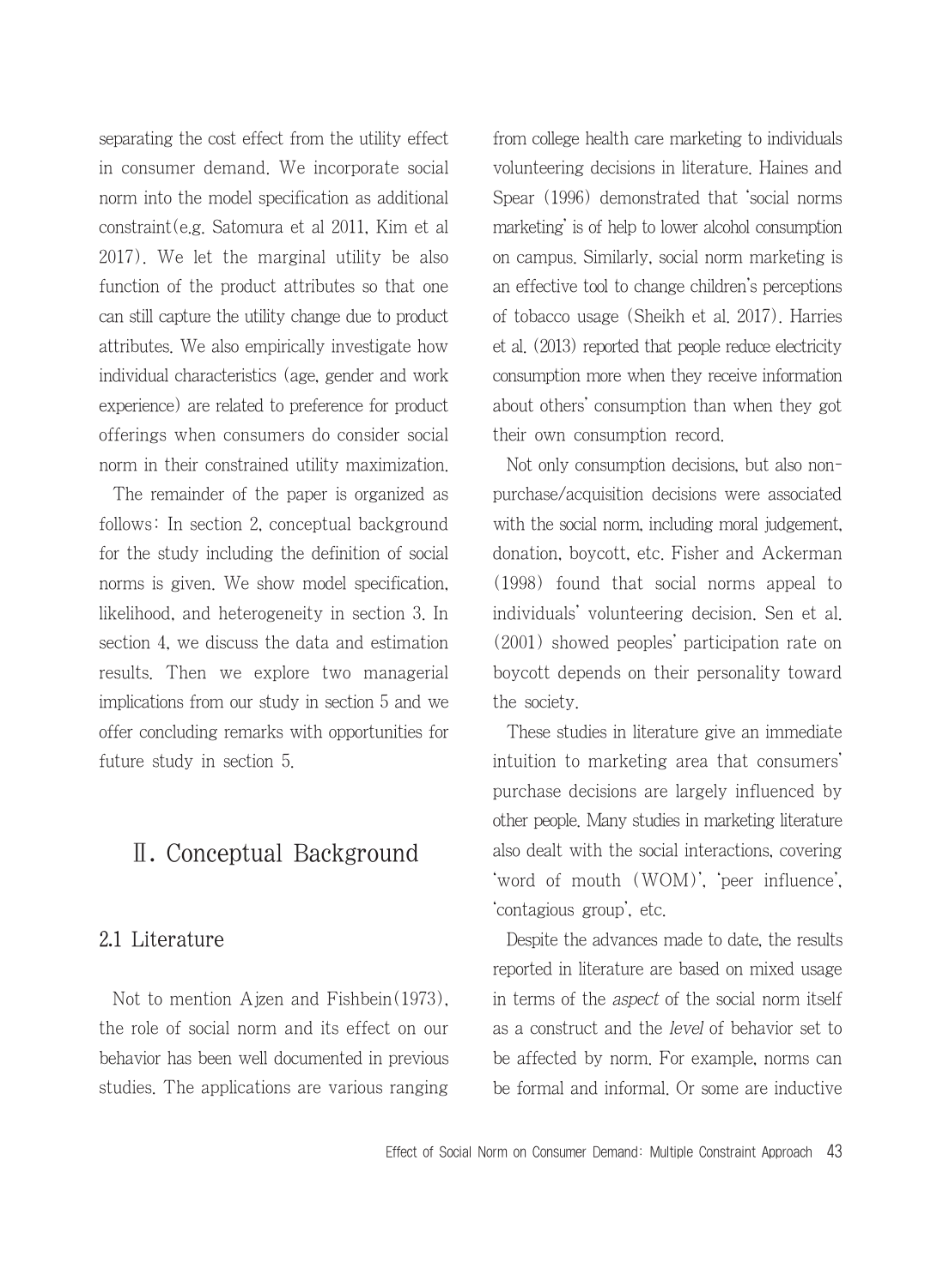and some are descriptive. It may merely set an expectation that members change the attitude, or require a specific level of adjustment for revealed behavior. Some norms are originally formed with specific intention such as code of conduct imposed by an organization. In contrast, other types of norms are naturally developed in the market place, e.g., a salient consumption trend that gives rise to dominating repattern as more people comes to market via imitation.

Therefore, we first clarify the scope of the social norm used in this study in order to investigate its role in demand formation. In next sections, we elaborate more about the scope of social norm used in the study and basic quantitative specification for how the social norm enters in their decision making. The premise is that social norm influences individuals' demand through the psychological burden associated with buying goods.

## 2.2 Conceptual Framework of Social Norm

Social norm is a set of specific behavioral patterns that are shared and accepted within a social group in a particular situation. Often it is also defined as attitudes and behaviors that are expected and required by society in specific situations (Baron et al. 1992, Leon et al. 1950).

The framework for conceptualizing the social norm adopted in this study is based on two criteria – one is form of the requirement that originates from the norm, and the other is the level to which individuals are to conform. The framework is described in figure 1, which also comes from refining Paluck and Ball (2010).

The first criterion, form, is about whether the social norm imposes *explicit/formal* requirement or it is given to individuals as implicit/informal expectation that members had better conform to. The difference between the two forms is the type of punishment one would receive as

*Form* presented to individuals

|                               | <i>i orm</i> presented to marvidums |                                  |  |  |  |  |
|-------------------------------|-------------------------------------|----------------------------------|--|--|--|--|
| Level of adjustment           | Expectation<br>(implicit/informal)  | Requirement<br>(explicit/formal) |  |  |  |  |
| <b>Behavior</b><br>(revealed) | $A^*$                               | В                                |  |  |  |  |
| Attitude<br>(not revealed)    | C                                   |                                  |  |  |  |  |

<Figure 1> Framework of social norms

\* used in the current study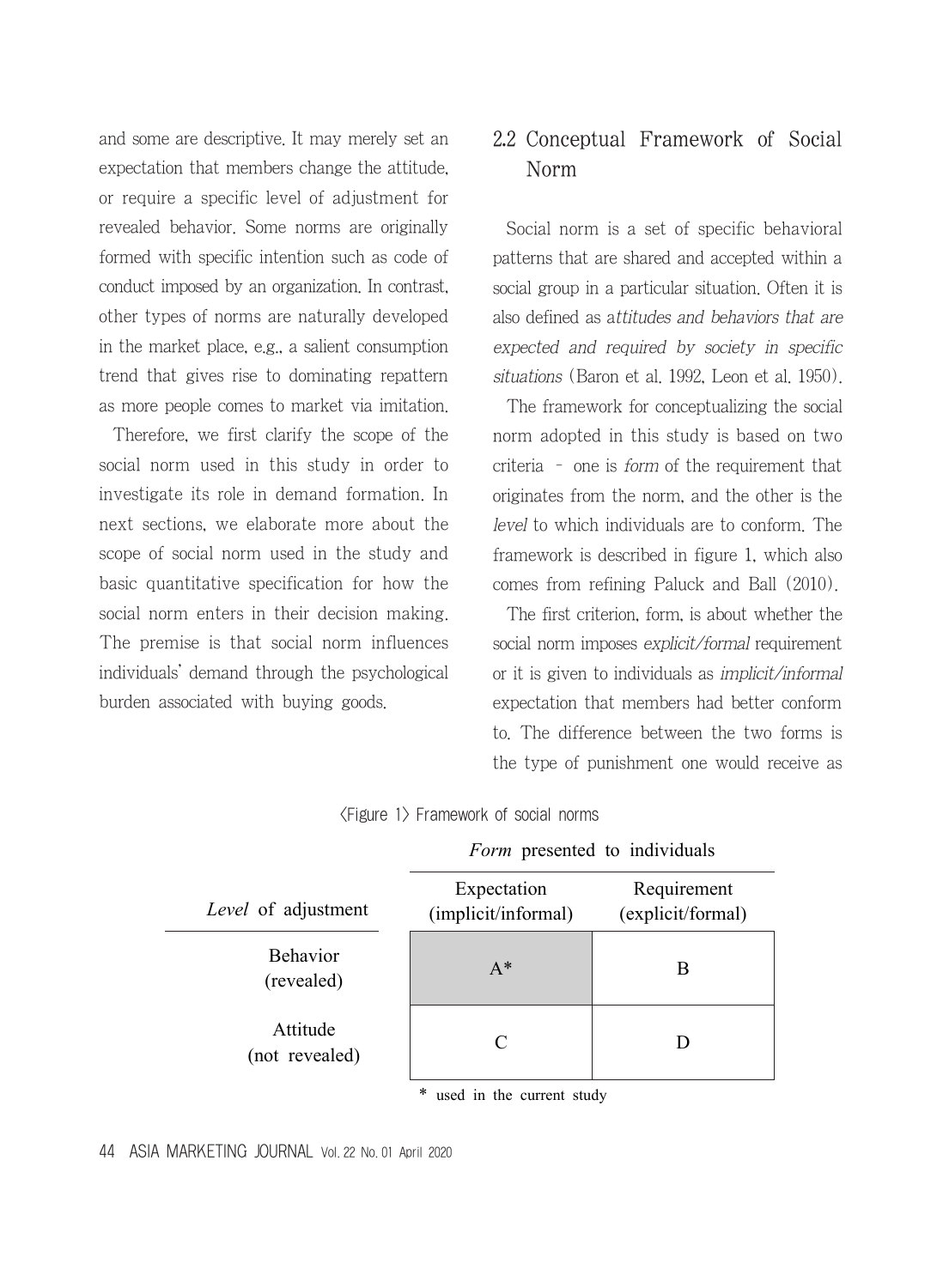a consequence of the violation. Norms formally required of the members are often associated with practical punishment such as a demotion at work, getting bad grade in a class, or legal punishment. On the other hand, failure to meet the expected social norm brings about implicit punishment such as sense of guiltiness and other people's negative gaze.

The second criterion is as to whether the adjustment to be made is via consumers' behavior or at the attitude level. The difference between behavior and attitude is that one is revealed and the other is not. Attitude is related to mind and thinking, so it is not revealed and unobservable in the market. Examples are having generosity to the people who are in need, having respect to retired veteran, etc. In contrast, behavior is directly observable in most cases. Refraining self from buying a car with specific color, not speaking loudly in public place, and so on are the examples for the level at which social norm interferes the behavior.

As the results, there are four types of social norms - behaviors expected(A) or required(B), and attitudes one think the society to expect to possess $(C)$  or to require to hold $(D)$ . Among the four combinations, we focus on the first case in which consumers consider whether their behaviors are consistent with the social expectations (i.e.,  $A$ ). It is because the focus of the study is behavior rather than attitude, and we use observed data on consumer's choice/ quantity decision in empirical analysis. Another reason is that we analyze individuals' decision when they recognize an implicit norm $(A)$ , rather than a stated formal rule  $(B \text{ and } D)$ . In  $'A$ . discrepancy from the norm gives a discomfort although it does not necessarily incur the formal punishment. In this study, the choice of business wear at work place is used as buyers' decision variables, which will be described in more detail in the empirical analysis section.

What ultimately matters in consumers' final decision would not be social norm itself. Instead, it is their pressure due to the gap between intended decision and the one that is socially desirable. For example, I plan to purchase a red & luxurious car, but it's way different from my significant others' thoughts. Although I don't have any formal obligation to follow their expectation, I may avoid the red color and adjust to downgrading of the car in the end.

This distance between the desirable point imposed by social norm and the actual point obtained from actual product choice enters as cost or expense that individuals have to take as they maximize the utility from purchase. Kreps (1997) mentioned that social norms constrain people's behavior, and it can be studied in the utility maximization framework. Paluck and Ball (2010) argued that social norms act as a powerful constraint on individual attitudes and behaviors. In next section, therefore, we model the role of social norm as an additional source of constraint, separating from the existing budget constraint.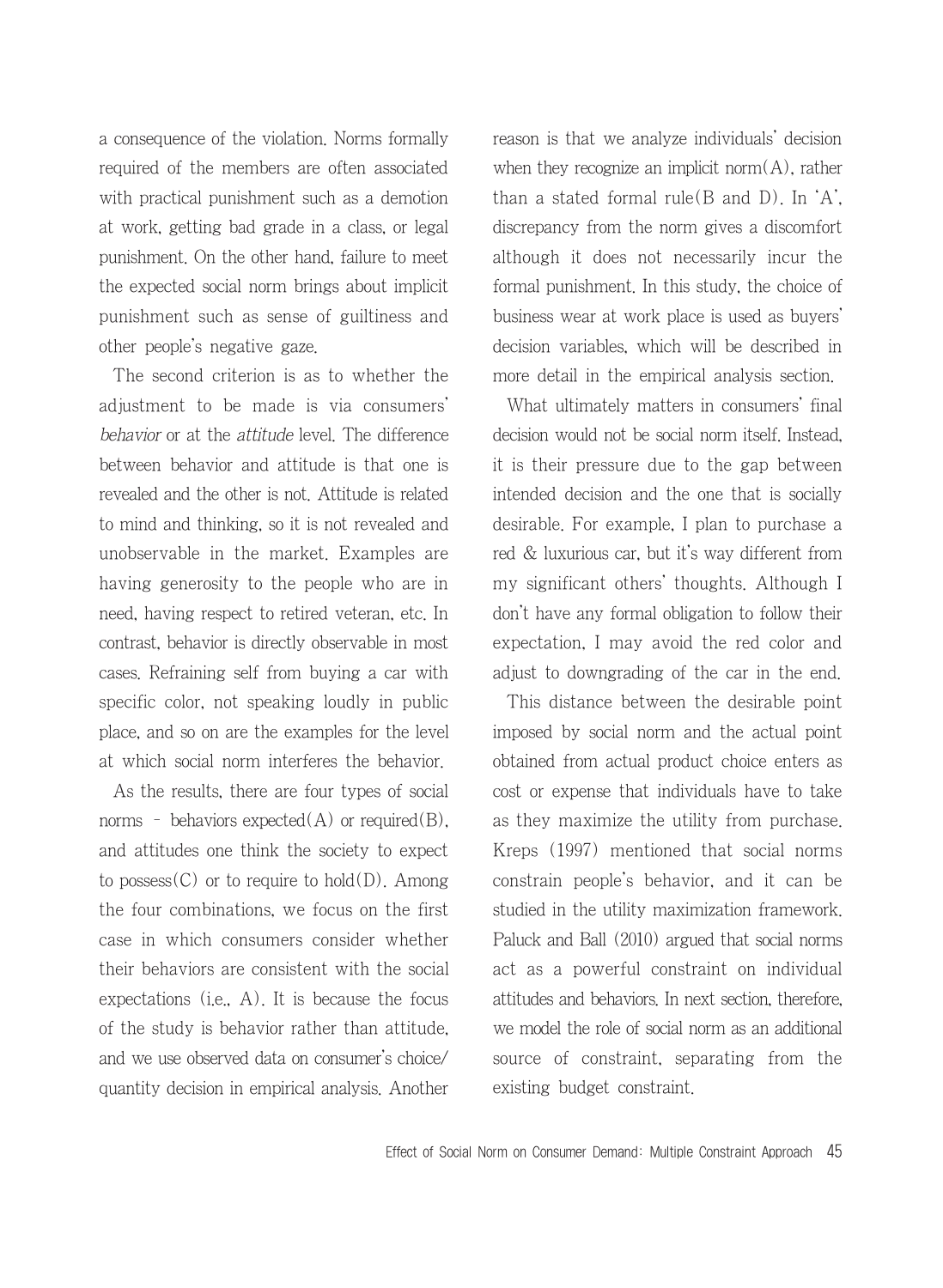### Ⅲ. Model

#### 3.1 Basic Structure

Following the discussion in 2.1 and 2.2, the model structure is given as below. The model can deal with an arbitrary number of products and type of demand, i.e., discrete or continuous, and it is based on the utility maximization with double constraints employed in literature (e.g., Satomura et al. 2011):

max  $U(x_{kt})$ subject to  $\sum_{n=1}^{N} p_{knt} x_{knt} + x_{kqt} = M_k$  (1)  $\sum_{n=1}^{N} w_{kn} x_{knt} + x_{kct} = S_k$  (2)

where

- k : individual  $k$  (k=1, ..., K)
- $n : good \t n (n=1, ..., N)$
- t : time at  $t$  ( $t=1, ..., T$ )

An individual consumer  $k$  is assumed to make her decision on what to buy and how much to buy over N items  $(x_n, n = 1, ..., N)$ in the focal category, and how much to spend on outside goods  $(x_q, x_c)$ . An arbitrary utility function  $U(x)$  is maximized subject to budget constraint in (1) and social norms constraint in  $(2)$ :

In the budget constraint, there is  $p_n$ , the price of item n, and  $x_n$ , the quantity demanded.

46 ASIA MARKETING JOURNAL Vol. 22 No. 01 April 2020

The total expenditure over N items ( $\sum_{n} p_{kn} x_{kn}$ ) cannot exceed  $M_k$ , the consumer k's maximum budget. The second constraint in (2) is about the individual's capacity to tolerate social pressure. Here,  $w_n$  is marginal social burden or concern that one has to take for each additional quantity of good *n*. Both  $p_n$  and  $w_n$  are observed from data. If an individual feels that the consuming good  $n$  is uncomfortable against her social norm,  $w_n$  is large to her. Similar to budget constraint,  $\sum_{n} w_{kn} x_{kn}$  is a total inconvenience from consuming goods in the category, and it does not exceed  $S_k$ , the individual  $\vec{k}$ 's psychological capability to tolerate the discomfort. One assumption of the model is that consumers do not exhaust their budgetary allotment nor their psychological capacity. So  $x_q$  and  $x_c$  are outside goods for budget and social norm constraint, respectively, and both are assumed strictly positive demand.

#### 3.2 Utility function

For application, we use the direct utility specification for  $U(x)$  in 3.1 This framework can handle the simultaneous demand for varieties allowing for both corner and interior solution.

$$
U(x_{kt}) = \sum_{n=1}^{N} \psi_{knt} \log(x_{knt} + 1)
$$

$$
+ \psi_{kq} \log(x_{kqt}) + \psi_{kc} \log(x_{kct}) \qquad (3)
$$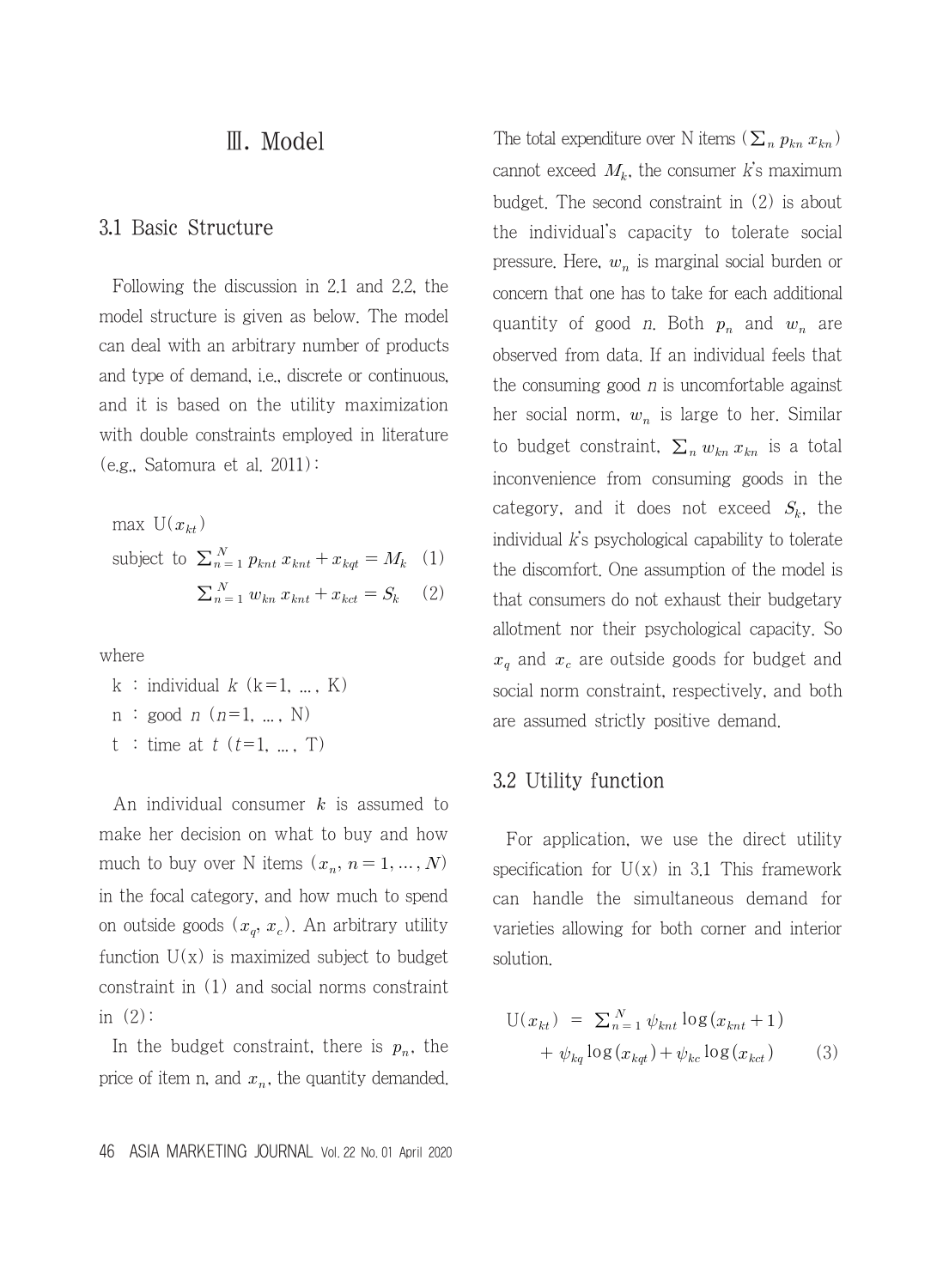The utility is expressed log-linearly to capture the diminishing returns to marginal utility, which allows for interior solutions. Parameter  $\psi_{knt}$  is the baseline utility of good  $n$  for individual  $k$  at time  $t$ . Two outside goods are also added,  $x_{kqt}$  and  $x_{kct}$  from constraints in (1) and (2), respectively. Thus the marginal utility parameters for both outside goods are fixed to 1 for identification purpose, i.e.,  $\psi_{kq}$  = 1,  $\psi_{kc} = 1$ . The translation by "+1" in  $(x_{knt} + 1)$ assures the existence of corner solution so that the marginal utility at  $x_n = 0$  is finite.

We relate baseline preference parameter for good n to the vector of its product attribute  $(a_n)$ . The randomness( $\varepsilon_{knt}$ ) enters the marginal utility via  $\psi$  parameter, and is assumed to Type I extreme value distributed:

$$
\psi_{knt} = \exp(\psi_{kn} + \varepsilon_{knt}),
$$
  
\n
$$
\varepsilon_{knt} \sim \text{i.i.d } \text{EV}(0,1)
$$
 (4)

$$
\psi_{kn} = \psi_{k0,n} + \sum_{l=1}^{L} \beta_{kl} a_{nl} \tag{5}
$$

where  $a_{nl}$  is the  $l^{th}$  attribute of good n and  $\beta_{kl}$ is the corresponding coefficient.

#### 3.3 Likelihood

The likelihood for the observed demand from the constrained utility maximization is derived by forming a Lagrangian equation for the optimality condition and incorporating the statistical distribution over the random terms  $(\varepsilon's)$ . First, we form an auxiliary equation

that combines the utility function in (3) with Lagrangian multipliers  $(\lambda_1, \lambda_2)$  for each of the constraints:

$$
L = U(x_{kt}) + \lambda_1 (M_k - \sum_{n=1}^{N} p_{knt} x_{knt} - x_{kqt})
$$
  
+  $\lambda_2 (S_k - \sum_{n=1}^{N} w_{kn} x_{knt} - x_{kct}).$ 

We assume the outside goods are strictly positive values, so the two constraints are always binding, indicating that  $\lambda_1$  and  $\lambda_2$ are positive. By rewriting the expressions for complementary slackness, we have following stochastic Kuhn-Tucker conditions associated with the first-order conditions of the observed demand:

$$
\frac{\partial L}{\partial x_{knt}} = \frac{\psi_{knt}}{\psi_{knt} + 1} - \frac{\psi_{kq} \cdot p_{knt}}{x_{kqt}} - \frac{\psi_{kc} \cdot w_{kn}}{x_{kct}}
$$

$$
= 0, \text{ and } x_{knt} \ge 0 \tag{6}
$$

$$
\frac{\partial L}{\partial x_{knt}} = \frac{\gamma_{knt}}{\psi_{knt} + 1} - \frac{\gamma_{kq} \gamma_{knt}}{x_{kqt}} - \frac{\gamma_{kc} \gamma_{knt}}{x_{kct}}
$$
  
\n= 0, and  $x_{knt} > 0$  (6)  
\n
$$
\frac{\partial L}{\partial x_{knt}} = \frac{\psi_{knt}}{\psi_{knt} + 1} - \frac{\psi_{kq} \cdot p_{knt}}{x_{kqt}} - \frac{\psi_{kc} \cdot w_{kn}}{x_{kct}}
$$
  
\n $\langle 0, \text{ and } x_{knt} = 0$  (7)

Taking logarithms of (6) and (7), we have:

$$
\varepsilon_{knt} = g_{knt} \quad \text{if} \quad x_{knt} \geq 0 \tag{8}
$$

$$
\varepsilon_{knt} \langle g_{knt} \text{ if } x_{knt} = 0 \tag{9}
$$

where

Taking logarithms of (6) and (7), we have:  
\n
$$
\varepsilon_{knt} = g_{knt}
$$
 if  $x_{knt} > 0$  (8)  
\n $\varepsilon_{knt} < g_{knt}$  if  $x_{knt} = 0$  (9)  
\nthere  
\n $g_{knt} = -\psi_{kn} + \log(x_{knt} + 1) +$   
\n $\log(\frac{\psi_{kq} \cdot p_{knt}}{M_k - \Sigma_{n=1}^N p_{knt} x_{knt}} + \frac{\psi_{kc} \cdot w_{kn}}{S_k - \Sigma_{n=1}^N w_{kn} x_{knt}})$ (10)

The distributional property of  $\varepsilon_{knt}$  in KT

Effect of Social Norm on Consumer Demand: Multiple Constraint Approach 47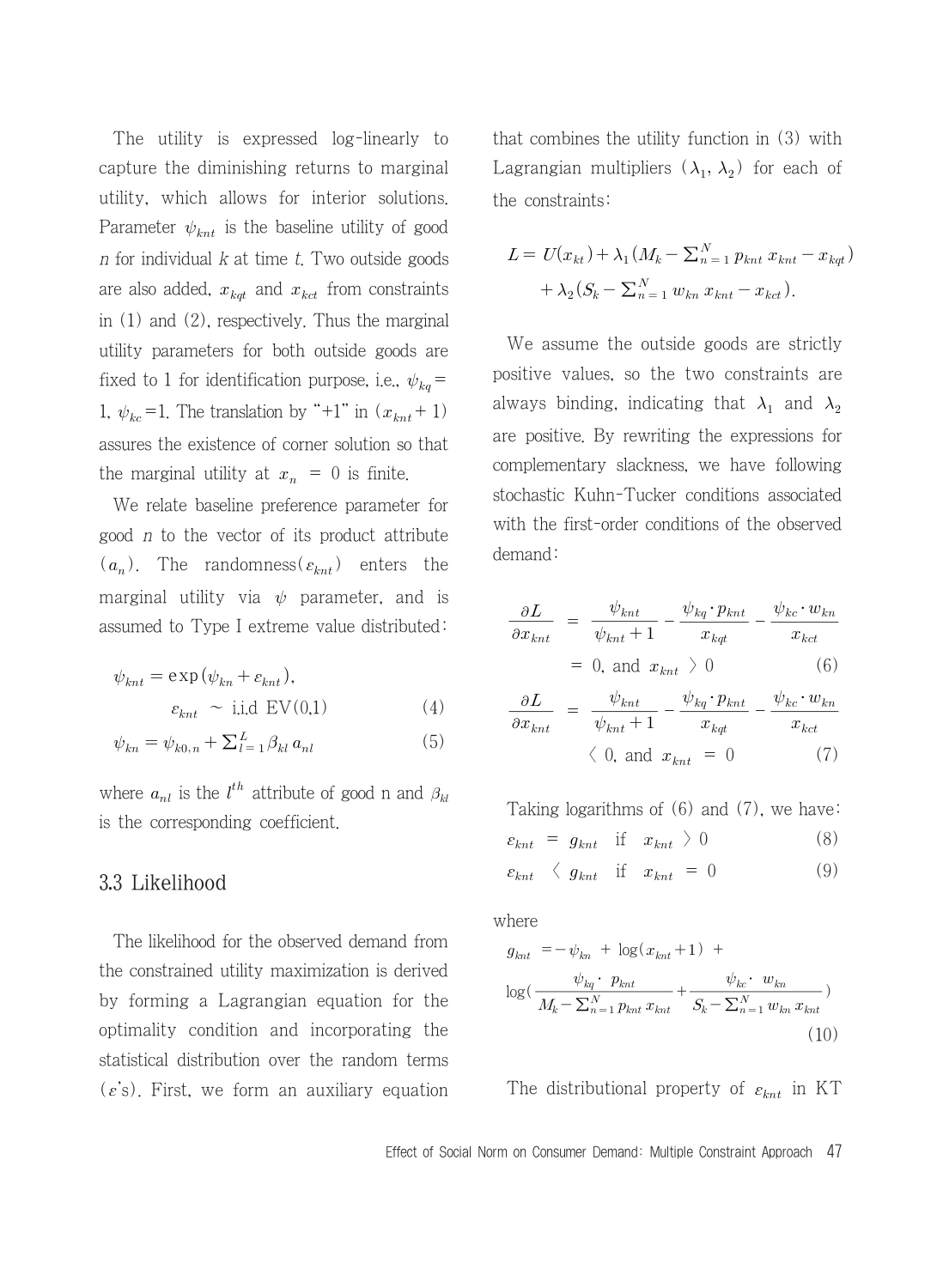equalities and inequalities in (8) and (9) gives rise to the statistical likelihood for any type of observed demand at a time t in closed form. Suppose that R goods are purchased out of total N goods and the data points are rearranged in the order that non-zero demand(x  $>$  0) comes first and no-purchase( $x = 0$ ) comes later. Then, the likelihood for the observed demand  $(x_{kt})$  is:

$$
P(x_{kt})
$$
  
=  $P(x_{kit} > 0 \text{ and } x_{kjt} = 0;$   
 $i = 1, ..., R \text{ and } j = R+1, ..., N)$   
=  $|J_{kRl}| \int_{-\infty}^{g_{kRl}} \cdots \int_{-\infty}^{g_{kR+1,t}} f(g_{k1t}, ..., g_{kRt}, \epsilon_{kR+1t}, ..., \epsilon_{kNl}) d_{\epsilon_{kR+1t}}, ..., d_{\epsilon_{kNt}}$   
=  $|J_{kRl}| \left\{ \prod_{i=1}^{R} \exp(-g_{kit}) \right\}$   
•  $\exp\left\{-\sum_{j=1}^{N} \exp(-g_{kjt})\right\}$  (11)

In this likelihood, the KT equalities for nonzero demand in (8) requires the density evaluation of  $f(\cdot)$  and KT inequalities for zero demand in (9) are expressed as probability mass. The term  $|J_{kRt}|$  is the RxR Jacobian for interior solutions mapping random-utility In this likelihood, the K<sub>1</sub> equalities<br>ro demand in (8) requires the<br>raluation of  $f(.)$  and KT inequalitie<br>emand in (9) are expressed as pr<br>ass. The term  $|J_{kRt}|$  is the RxR<br>r interior solutions mapping rando<br>ror( $\varepsilon$ )

error(
$$
\varepsilon
$$
) to the observed data( $x$ ) :  
\n
$$
J_{kRt[i,j]} = \frac{\delta_{ij}}{x_{kjt} + 1} + \frac{p_{kit} \cdot p_{kjt}/x_{kqt}^2 + w_{kj} \cdot w_{ki}/x_{kdt}^2}{p_{kit}/x_{kqt} + w_{ki}/x_{kdt}}
$$
(12)

where  $\delta_{ij} = 1$  if  $i = j$ , and  $\delta_{ij} = 0$  otherwise.

#### 48 ASIA MARKETING JOURNAL Vol. 22 No. 01 April 2020

#### 3.4 Heterogeneity

The parameters in the likelihood in (11) are individual-specific, and they are all estimated with heterogeneity across people in the data. The vector of parameters for consumer k,  $\theta_k$ in the estimation is:

$$
\pmb{\theta}_k = (\pmb{\psi'}_{k0}, \pmb{\beta'}_k, \pmb{M}_k^*, \pmb{S}_k^*)'
$$

where  $M_k^* = \ln(M_k)$  and  $S_k^* = \ln(S_k)$  to assure the positivity of the resource parameters, i.e.,  $0 \langle M_k, S_k, W$ e relate these model parameters to each individual characteristic for capturing the observed heterogeneity, and assume the unobserved heterogeneity component to be normally distributed as given in (13):

$$
\boldsymbol{\theta}_k = \Delta' \boldsymbol{z}_k + \zeta_k, \zeta_k \sim \mathrm{N}(\boldsymbol{0}, \boldsymbol{V}_{\theta}) \qquad (13)
$$

where  $z_k$  is the vector of consumer k's individual-level covariates,  $\Delta$  is the coefficient matrix measuring the relationship between z and  $\theta$ , and  $\boldsymbol{V}_{\theta}$  is the covariance matrix reflecting the unobserved heterogeneity.

### Ⅳ. Empirical Analysis

#### 4.1 Data Description

The data used in the analysis were about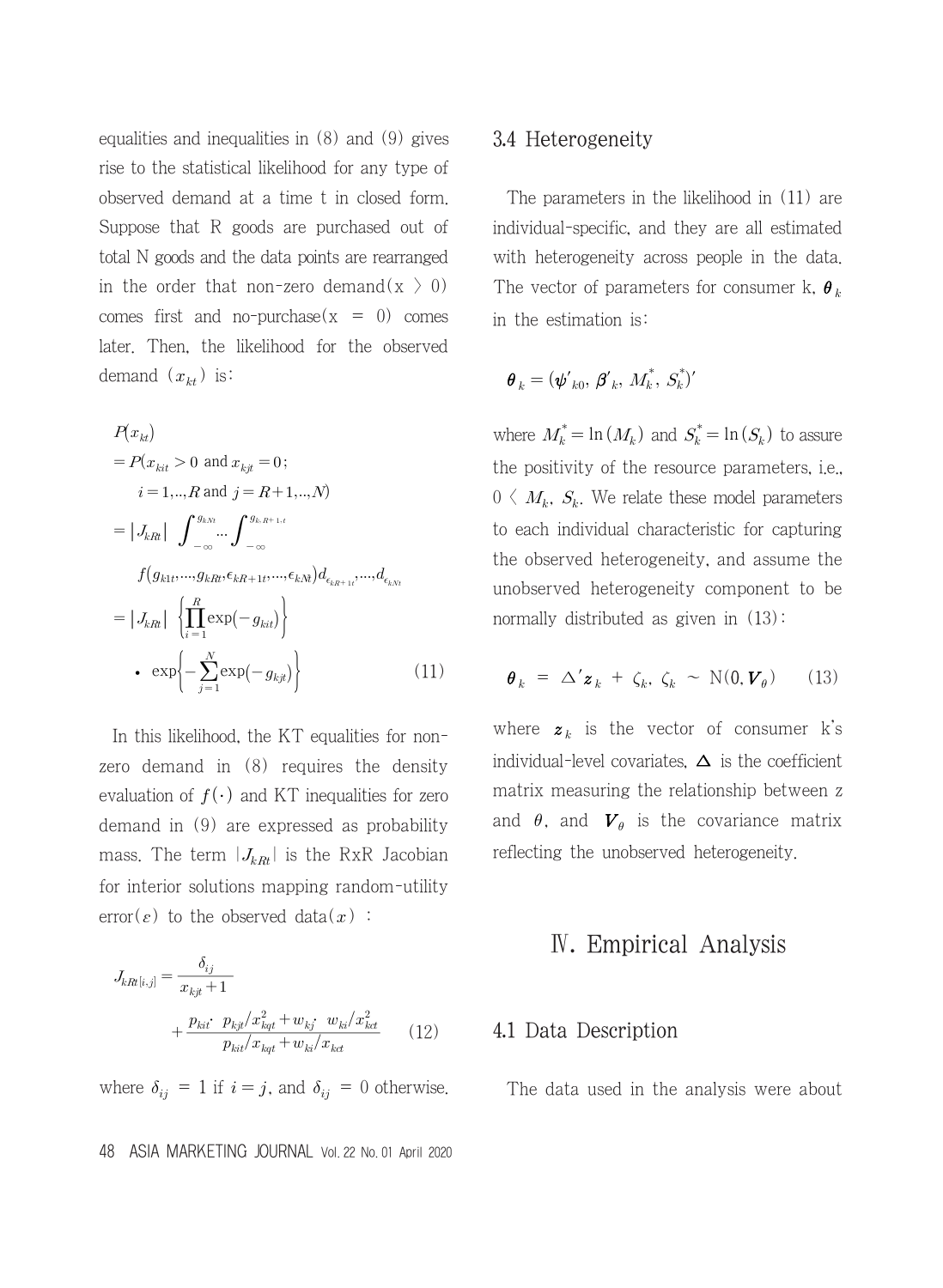choice of shirts that people would wear at work, and collected by choice-based conjoint survey in South Korea. Wearing shirts at work has been mostly expected for a long time. In the study, participants were told a scenario that:

their workplaces have a bylaw to wear a suit, there is no mandatory guideline for color or pattern of the shirts; most of their colleagues at work usually wear white shirts with no pattern.

Then participants had ten choice tasks. At each task, they were instructed to show what and how many to purchase among eight varieties of shirts without any restriction on their choice whether it is to be corner or interior solution. Product attributes and varieties used in data collection were given in table 1 (a) and (b). Among the profiles used in the study, the product with  $(a_1=0, a_2=0)$ , i.e., white shirts  $(a_1=0)$  with no pattern $(a_2=0)$  is the one conforming to the norm descried in the scenario.

The prices( $p_{knt}$ ) and the order of the shirts were changed across choice tasks. At the end of the session, participants were asked about the inconvenience they may have with each shirt( $w_{kn}$ ) if they wore it. Three variables( $z_1$ ,  $z_2$ ,  $z_3$ ) were recorded for individual characteristics including age  $(z_1)$ , gender  $(z_2 = 0$  if female, 1 *otherwise*), and work experience  $(z_3 = 1$  if experience, 0 otherwise) for each of the total 104 individuals. The average age of the participants was 25.6. Total 68(36) respondents were female(male) and those who replied they had work experience was 56.

#### <Table 1> Product offerings and attributes

(a) Attributes coding

| Attribute | Coding    | a1 | a <sub>2</sub> |
|-----------|-----------|----|----------------|
|           | White     |    |                |
| Color     | Non-white |    |                |
|           | No        |    |                |
| Pattern   | Yes       |    |                |

| Color   | White     |  |
|---------|-----------|--|
|         | Non-white |  |
|         | Nο        |  |
| Pattern | Yes       |  |

(b) Varieties and attribute combinations

| Variety<br>(n) |          | $\overline{c}$ | 3      | 4       | b          | 6    |                | 8       |
|----------------|----------|----------------|--------|---------|------------|------|----------------|---------|
|                | $\equiv$ |                | ₩      | E.      | <b>Age</b> | ▀    | $\blacksquare$ |         |
| Color          | White    | White          | White  | Blue    | Pink       | Blue | Blue           | Mixed   |
| Pattern        | None     | Striped        | Dotted | Striped | None       | None | None           | Checked |

Effect of Social Norm on Consumer Demand: Multiple Constraint Approach 49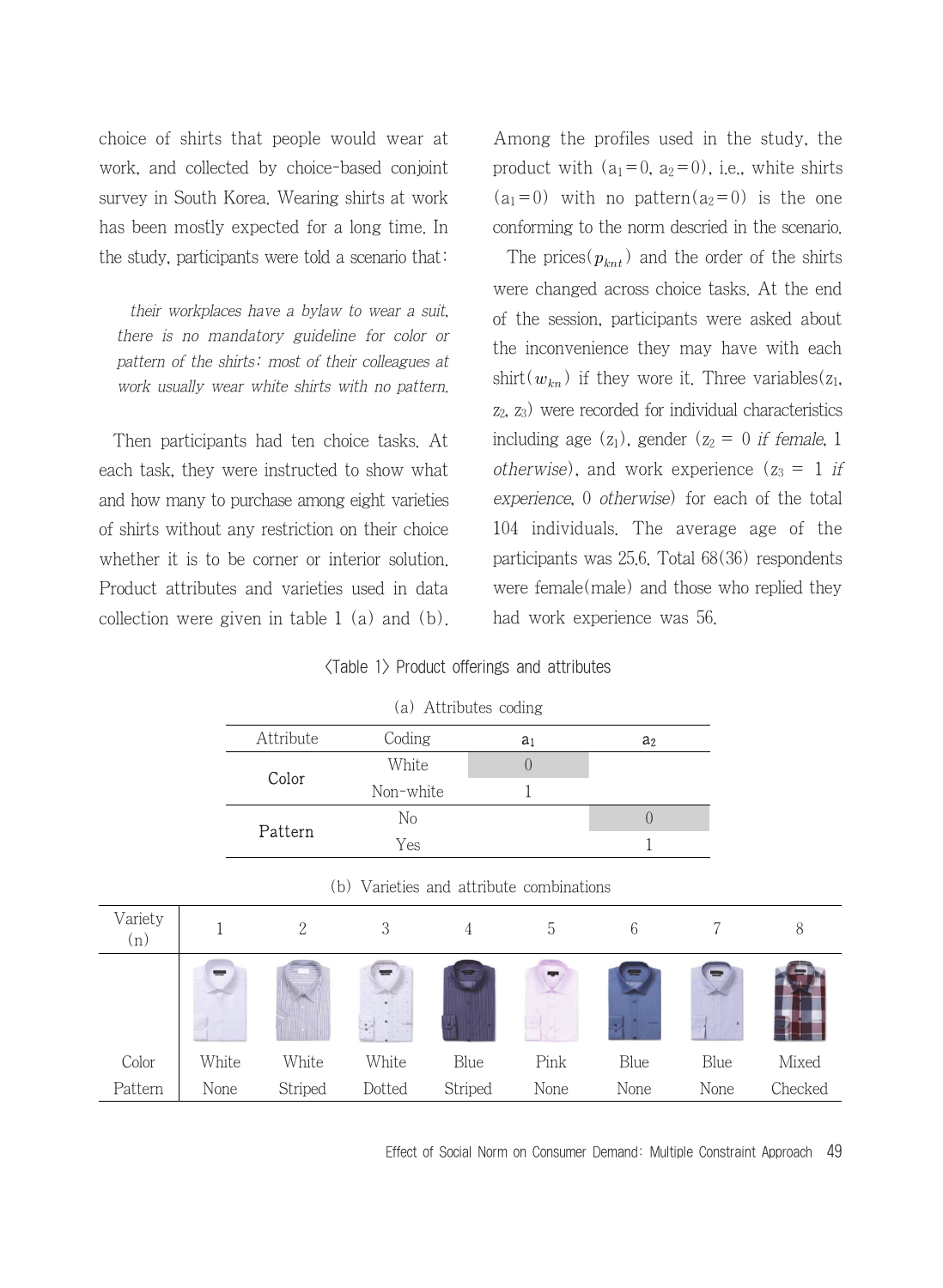| Variety<br>(n) | Purchase<br>incidence | Purchase<br>quantity | Single item purchase<br>(Corner Solution) | Multiple items purchase<br>(Interior Solution) | Interior Solution<br>Proportion |
|----------------|-----------------------|----------------------|-------------------------------------------|------------------------------------------------|---------------------------------|
|                | 820                   | 2092                 | 96                                        | 724                                            | 0.88                            |
| 2              | 301                   | 376                  | 6                                         | 295                                            | 0.98                            |
| 3              | 176                   | 255                  | $\left($                                  | 176                                            | 1.00                            |
| 4              | 253                   | 315                  | 4                                         | 249                                            | 0.98                            |
| 5              | 240                   | 331                  |                                           | 239                                            | 0.99                            |
| 6              | 398                   | 540                  | 14                                        | 384                                            | 0.96                            |
| 7              | 510                   | 745                  | 3                                         | 507                                            | 0.99                            |
| 8              | 81                    | 105                  | 2                                         | 79                                             | 0.98                            |
| Total          | 2779                  | 4759                 | 126                                       | 2653                                           | 0.95                            |

<Table 2> Purchase incidence, quantity, and type of purchase

Table 2 provides the overall purchase pattern observed in our data. Participants purchased variety #1 the most (820 times) whereas they chose #8 the least (81 times). As the mean proportion of the interior solution is 95 %, respondents chose multiple shirts at a time for their use at work. We will explore whether the observed differences among varieties in table 2 is from preference difference or something else such as psychological burden due to not conforming to the implicit social norm in our data. So we first check the model fit and discuss parameter estimates in next section, and later we quantify the effect of social burden in comparison with the effect of price cut on consumer welfare.

#### 4.2 Estimation Results

The joint posterior distribution of the model parameters was estimated via Markov chain Monte Carlo (MCMC) methods in hierarchical Bayesian framework. The recursive sampling scheme is:

 $\theta_k$  |  $\Delta$ ,  $\boldsymbol{V}_{\theta}$ ,  $\boldsymbol{z}_k$ ,  $\boldsymbol{x}_k$  for k=1, ..., K  $\Delta$  | { $\theta_k$ , k=1, …, K},  $V_{\theta}$ ,  $z_k$  ${\boldsymbol V}_{\theta}$  | { ${\boldsymbol \theta}_k$ , k=1, …, K},  $\Delta$ ,  ${\boldsymbol z}_k$ 

Metropolis-Hastings random work chain was used for obtaining posterior distribution of individual parameters,  $\theta_k$  for all k. Standard Gibbs sampler was used for estimating  $\Delta$ (normal posterior) and  $V_k$  (Inverted Wishart posterior) with diffuse priors. Every  $10^{th}$  draw out of total 40,000 iterations were retained to control autocorrelations, and last 15,000 iterations after burn-in were used for producing posterior summary. The detailed estimation outcome is available from authors upon request.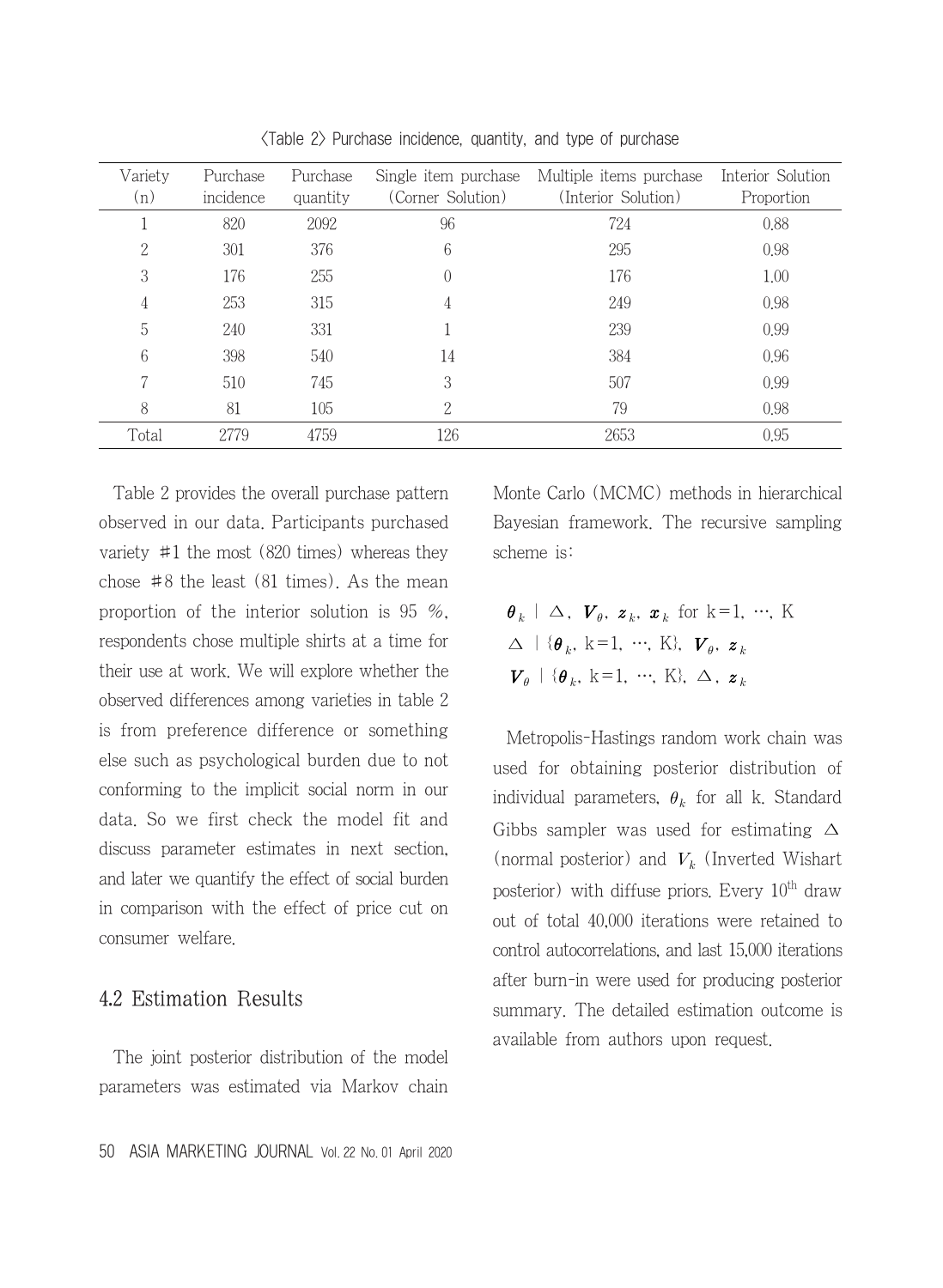#### 4.2.1 Model Fit

We first check whether consumers' responses reflect the effect of social norm as another source of burden in addition to monetary constraint in the current data. For this purpose, we fit an alternative model as a benchmark consists of the same utility specification in (3) but without social norm constraint in (2), i.e.,

$$
\max \mathbf{U}(x_{kt}) \sum_{n=1}^{N} \psi_{knt} \log (x_{knt} + 1)
$$

$$
+ \psi_{kq} \log (x_{kqt})
$$
  
subject to  $\sum_{n=1}^{N} p_{knt} x_{knt} + x_{kqt} = M_k$  (14)

In table 3, log marginal densities for the benchmark model and proposed models are reported. The model fit comparison shows that the proposed model outperforms the budget constraint-only model, implying that the observed demand reflects the role of social norm as additional constraint. In next section, therefore, we discuss the parameters estimates focusing on the proposed model first, and explore the possible bias when one fails to ignore the social constraint.

#### <Table 3> Model fit comparison

| Model     | Log-marginal density |
|-----------|----------------------|
| Benchmark | $-6343.69$           |
| Proposed  | $-5825.04$           |

### 4.2.2 Parameter Estimates

Posterior mean and standard deviation for the

|                  | Intercept | Age      | Gender   | Work experience | Heterogeneity ( $V_{\theta[i,i]}$ ) |
|------------------|-----------|----------|----------|-----------------|-------------------------------------|
| $\psi_{0,1}$     | 0.081     | $-0.059$ | $-0.022$ | 0.371           | 2.412                               |
| $\psi_{0,2}$     | $-0.211$  | $-0.029$ | $-0.089$ | 0.164           | 1.438                               |
| $\psi_{0,3}$     | $-0.504$  | $-0.020$ | 0.267    | 0.333           | 1,390                               |
| $\psi_{0,4}$     | $-0.011$  | 0.024    | $-0.215$ | $-0.099$        | 1.107                               |
| $\psi_{0,5}$     | $-0.426$  | $-0.015$ | $-0.400$ | 0.378           | 1,381                               |
| $\psi_{0,6}$     | $-0.170$  | $-0.007$ | 0.507    | $-0.013$        | 0.039                               |
| $\psi_{0,7}$     | 0.025     | $-0.024$ | $-0.043$ | $-0.031$        | 1,393                               |
| $\psi_{0,8}$     | $-0.341$  | $-0.002$ | 0.393    | $-0.040$        | 1.084                               |
| $\beta_1$        | $-0.867$  | $-0.014$ | 0.112    | 0.272           | 1,504                               |
| $\beta_2$        | $-1,060$  | $-0.011$ | 0.065    | 0.155           | 1,307                               |
| $\overline{M}^*$ | 5.790     | 0.004    | 0.046    | 0.175           | 0.425                               |
| $S^*$            | 1.293     | $-0.032$ | 0.503    | 0.756           | 2.113                               |

 $\langle$ Table 4 $\rangle$  Posterior mean of coefficient( $\Delta'$ ) and unobserved heterogeneity( $V_a$ )

Note. Estimates where 95% credible region does not include zero are in bold.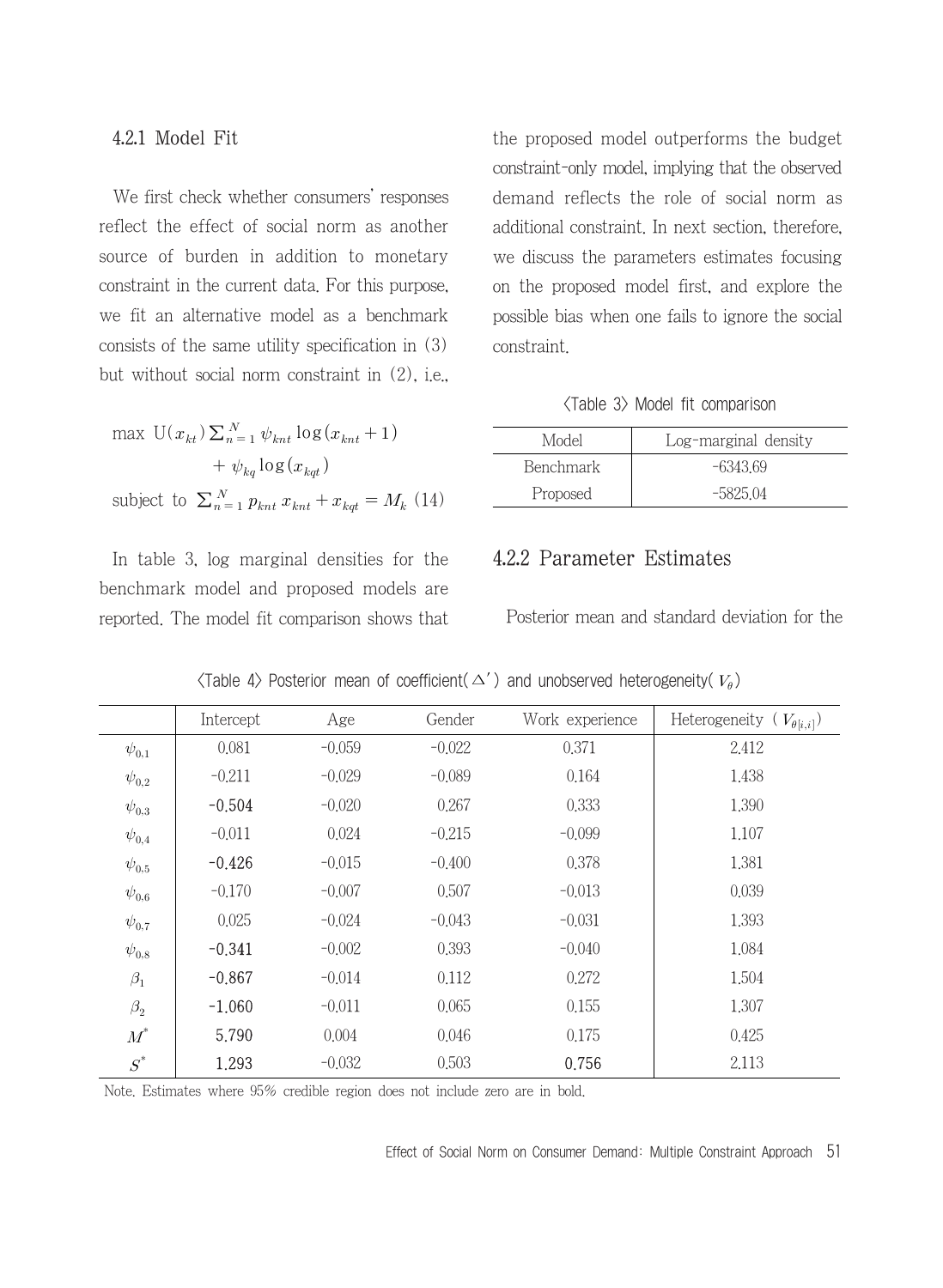parameters and hyper parameters are reported in table 4. First, the utility effects of non-white color( $a_1$ =1) and being patterned ( $a_2$ =1) are negative as  $\beta_1 \langle 0 \rangle$  and  $\beta_2 \langle 0 \rangle$ . In the data, respondents' preference for shirt is lowered if there's any pattern in the shirt or the color is non-white. Relative to the first shirt( $\psi_{0,1}$ ), the intercept in baseline preference for rest of the shirts are low. Secondly, the log of budget limit( $M^*$ ) and psychological capacity( $S^*$ ) parameters are estimated to be on average 5.970 and 1.293, respectively.

From the diagonal elements of  $V_{\theta[i,i]}$ , there's substantial amount of heterogeneity in parameters across consumers. These individual-level parameters are not significantly related to consumers' demographic variables such as  $age(z_1)$  and gender( $z_2$ ). It is notable, however, that the relationship between  $S^*$  and work-experience( $z_3$ ) is significant (0.756). Those who have work experience tend to have larger psychological capacity to handle the social pressure. A more detailed discussion for parameter estimates is given in the next section via the comparison across the budget constraint model.

## 4.2.3 Bias in utility parameters due to ignoring the social constraint

What would be the bias when social constraint is not considered in the model? How would marketers' understanding on consumer preference would be biased when they ignore the role of

52 ASIA MARKETING JOURNAL Vol. 22 No. 01 April 2020

social norm-constraint despite the presence of multiple constraint in the demand? In order to address this question, we compare the parameter estimates between the proposed model and the single constraint model in (14).

| Parameter       |                      | Proposed<br>Model | Benchmark<br>Model |
|-----------------|----------------------|-------------------|--------------------|
|                 | $\overline{\psi_1}$  | 0.08              | $-0.10$            |
|                 | $\overline{\psi_2}$  | $-1.28$           | $-2.04$            |
|                 | $\overline{\psi_3}$  | $-1.57$           | $-2.44$            |
| <b>Baseline</b> | $\psi_4$             | $-1.95$           | $-2.96$            |
| Preference      | $\psi_5$             | $-1.30$           | $-2.15$            |
|                 | $\overline{\psi_6}$  | $-1.05$           | $-1.79$            |
|                 | $\overline{\psi_7}$  | $-0.85$           | $-1.36$            |
|                 | $\psi_8$             | $-2.28$           | $-3.52$            |
| Attribute       | $\overline{\beta_1}$ | -0.87             | -1.42              |
| effect          | $\beta_{2}$          | $-1.07$           | $-1.65$            |

<Table 5> Comparison in utility parameters

In table 5, we report the mean of baseline preference for each of the shirt varieties  $(\overline{\psi_1})$ ,  $\overline{\psi_8}$ ) and the mean of preference impact of attributes( $\overline{\beta_1}$ ,  $\overline{\beta_2}$ ) after integrating across individuals and over the data for each model. First, the baseline parameters from the bench mark model are systematically lower than those of the proposed model, indicating there's downward bias in the preference when ignoring the role of additional constraint. In the benchmark model with budget constraint only, the effect of social constraint is absorbed by the preference,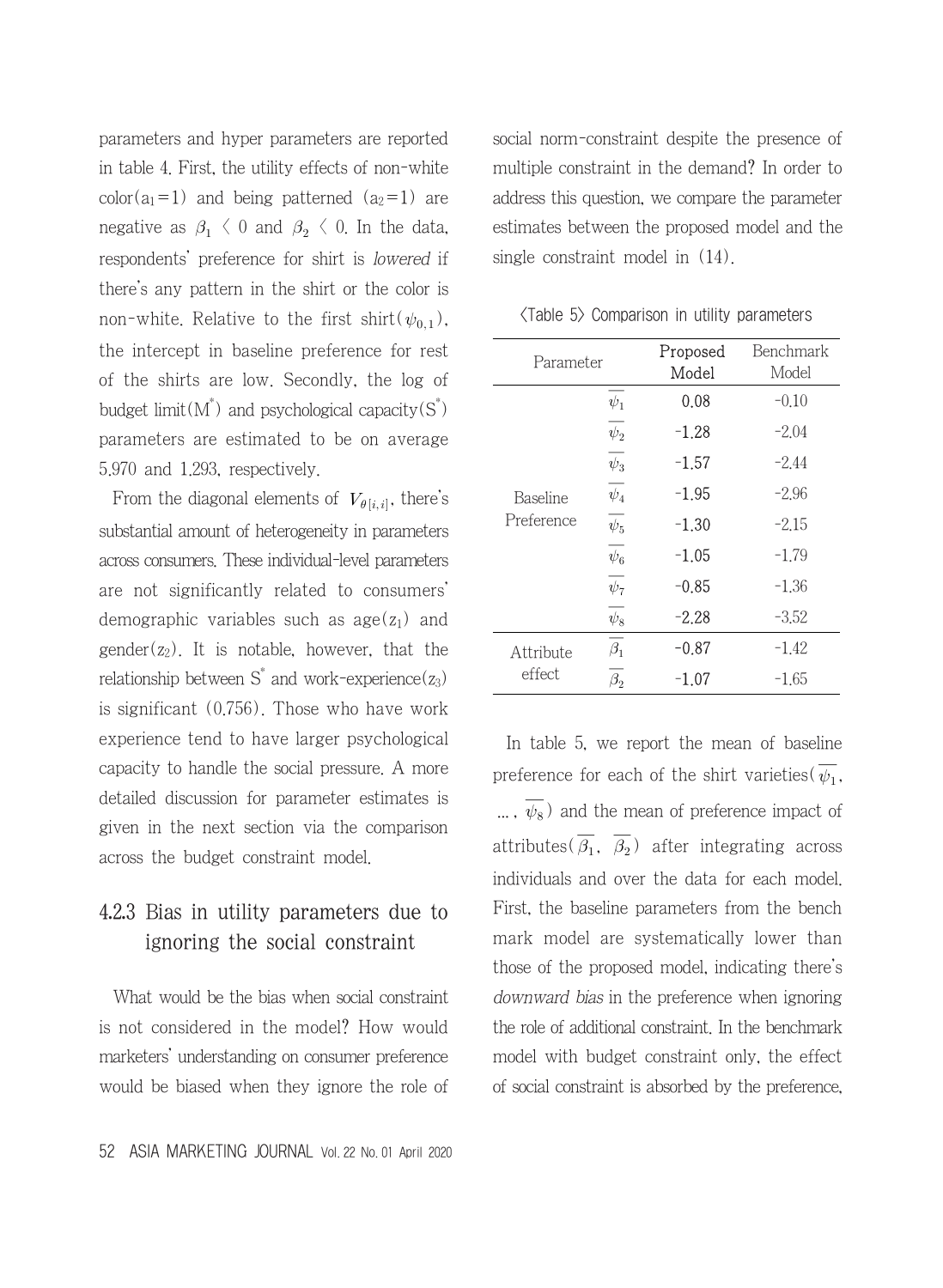

 $\langle$ Figure 2> Parameter Estimates( $\overline{\psi}$ ): Model Comparison

which would eventually lower the preference parameter estimates. Figure 2 shows the amount and the pattern of bias. The first shirts  $(x_1)$ having attribute combination( $a_1=0$ ,  $a_2=0$ ) close to social norm shows the least difference in baseline preference estimates.

This bias is also observed in the attribute impact parameters. The estimates of  $(\overline{\beta_1}, \overline{\beta_2})$ is (-0.873 -1.066) for proposed model and (-1.418 -1.645) for benchmarks. Although consumers do not prefer anyway having colored and patterned shirt relative to white and non-patterned shirt, benchmark model overly states this low preference. It is because any lower demand in the data is to be attributed to consumers' preference only in benchmark model whereas the proposed multiple constraint model separates the high pressure from low preference, resulting in the preference parameter estimates not as low as single constraint model depicts.

# Ⅴ. Managerial Implication

The estimation results show that the observed demand is more consistent with the multiple constraint model, indicating the meaningful role of social norm in consumer decisions on shirt choice. Three components in the model that contributes to demand for a product are social burden, monetary constraint, and consumer's preference. Thus, marketers need to know whether or not it's worthwhile to pay attention to the information about social burden more than to preference estimates or to price constraint. From now on, we discuss managerial implication of the proposed model from marketer's view point.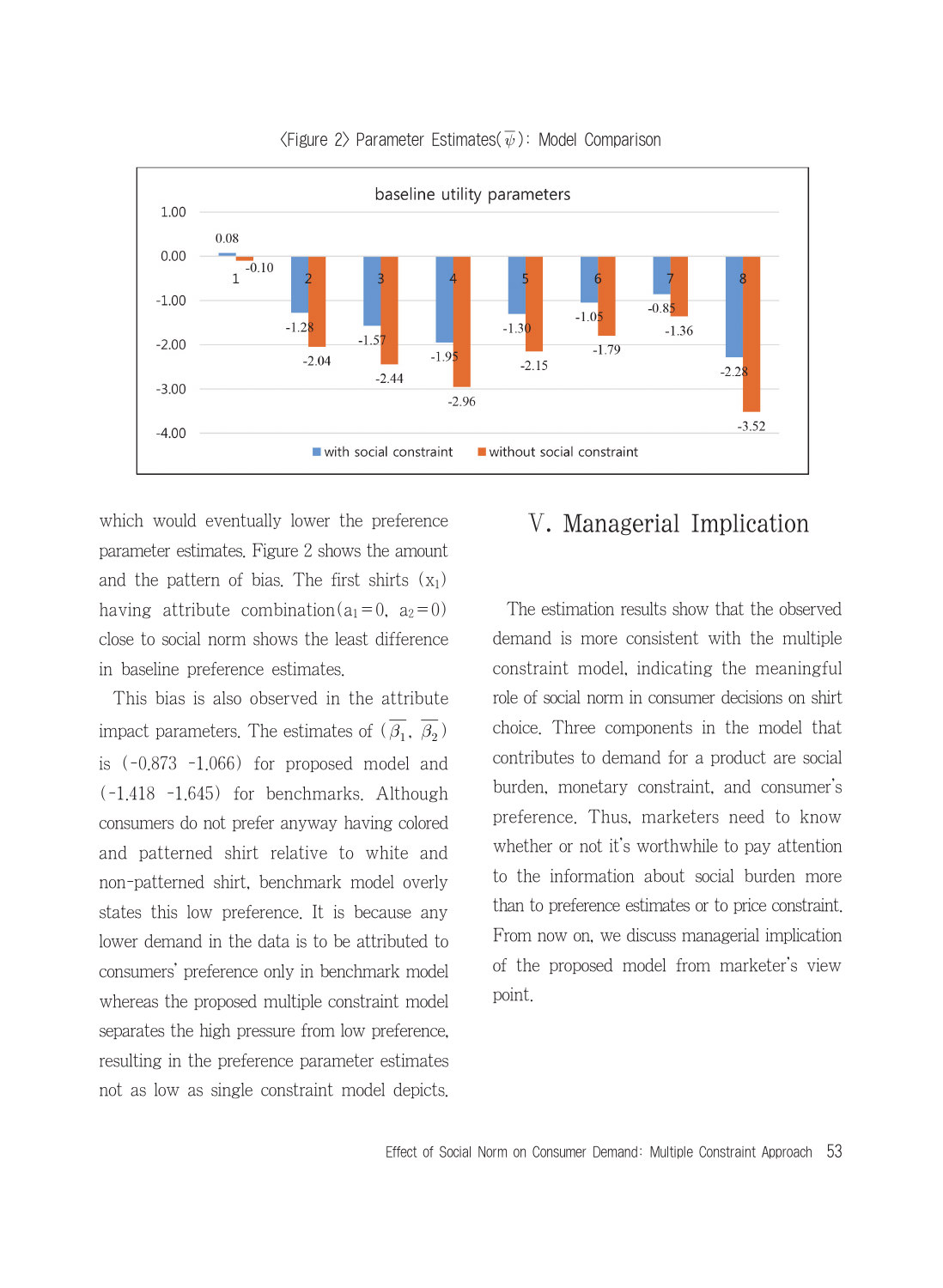### 5.1 Social norm versus preference as a sales predictor

In figure 3, the coordinates for each of the eight shirts used in the data are given based on the mean preference and social burden, i.e., on the mean preference and social builder, i.e.,<br>  $(\overline{\psi_n}, w_n)$  for  $n = 1,3$ . The plot reveals a pattern that the amount of social burden and the estimated preference are negatively correlated. Products with high(low) preference appear low(high) in social burden. Thus, marketers need to know which one is more compelling reason to make people buy(not buy) the product - high(low) preference or low(high) social burden.

To address this question, we calculate the values of the relative sales among products and check whether these numbers are closer to or consistent with the preference ratio( $\psi$ )

and social burden ratio( $w$ ). Without loss of generality, we fix the first shirt as a reference good and calculate the following quantities relative to this reference for the rest of shirts  $(n=2, ..., 8):$ 

1 = 2, ..., 8):

\nSales ratio<sub>n</sub> = 
$$
\frac{sales_n}{sales_1}
$$

\nPreference ratio<sub>n</sub> = 
$$
\frac{\psi_n}{\psi_1}
$$

\nSocial burden ratio<sub>n</sub> = 
$$
\left(\frac{w_n}{w_1}\right)^{-1}
$$

The pattern of these indices are given in figure 4. In order to make the directions comparable among indices, social burden ratio is given in inverse form. From the plot, it is obvious that relative ratio of social burden between products  $\left(\frac{w_1}{w_n}\right)$  $w_1$ is much more informative



 $\langle$ Figure 3 $\rangle$  Social burden $(w)$  and baseline preference $(\psi)$  for products

54 ASIA MARKETING JOURNAL Vol. 22 No. 01 April 2020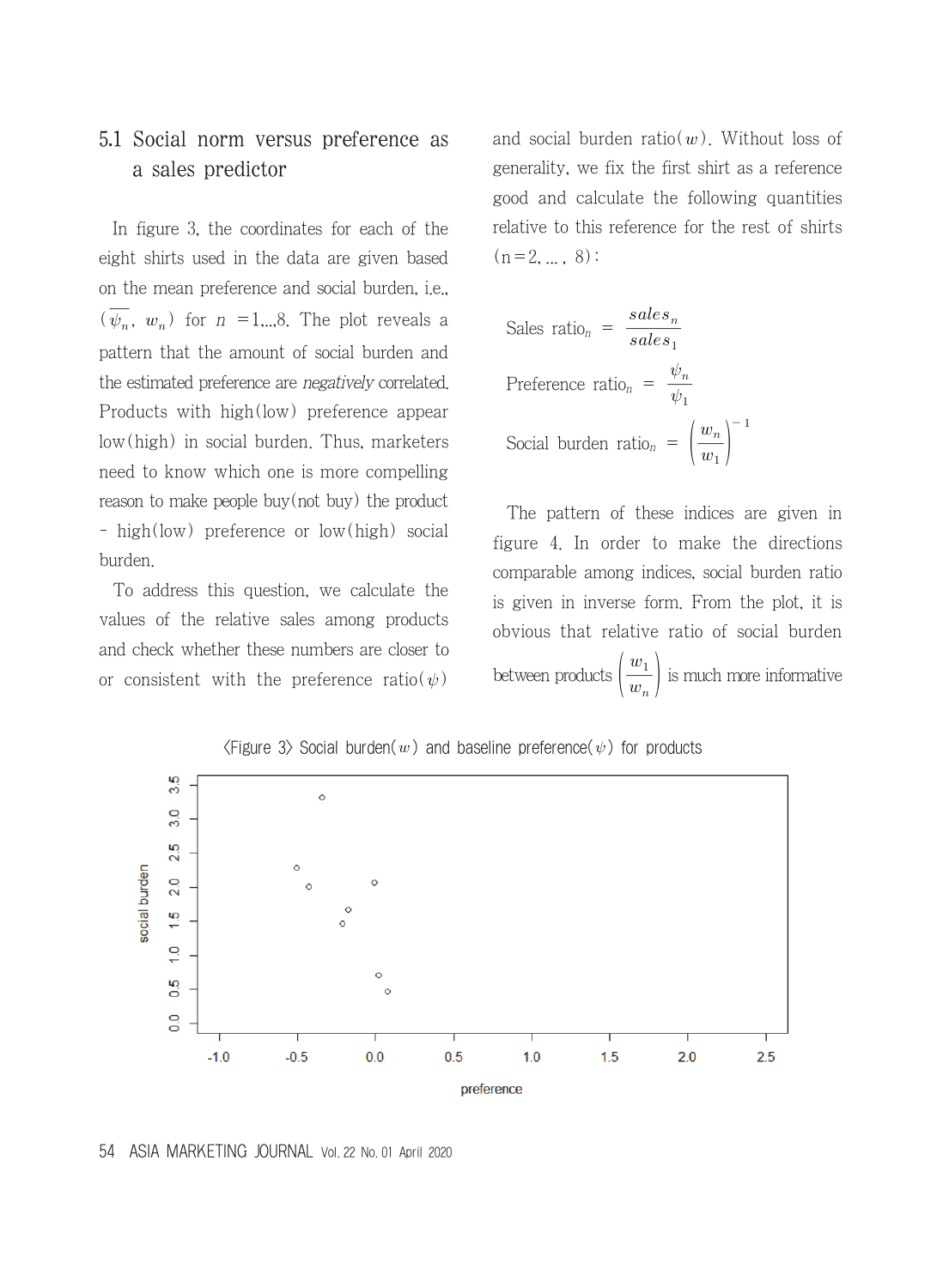

<Figure 4> Sales ratio, preference ratio and social burden ratio (reference good: alternative 1)

about product sales than is the preference ratio  $\left(\frac{\psi_n}{\psi_1}\right)$  $\psi_n$  $\Big\}$ .

### 5.2 Consumer welfare impact of social norm versus price discount

In this part, we compare the policy impact on maximum attainable utility between social cost and monetary cost. Product presented with either price reduction or lowered social burden is an attractive option to a consumer, and it would increase the indirect utility. Then, which policy has stronger impact on the welfare change? We quantify the effect by evaluating the changes in indirect utility as marketers offer price cut or reduction in social cost.

For counterfactuals, we first evaluate the indirect utility using the posterior draws of the model parameters.

$$
\overline{V}^{(0)} = \sum_{k=1}^{K} \sum_{t=1}^{T} V_{kt}(\boldsymbol{p}_{kt}, \boldsymbol{w}_{kn})
$$

Then, we explore the changes in this aggregated welfare as we relieve one constraint by stepwise discount while holding the other constraint unchanged. For simple evaluation, we use five grids - 5%, 10%, 20%, 30%, and 40% for each computation.

$$
\overline{V}(r^{(w)}) = \sum_{k} \sum_{t} V_{kt} (\boldsymbol{p}_{kt}, (1 - r^{(w)}) \cdot \boldsymbol{w}_{k})
$$
  
for  $r^{(w)} = .05, .10, .20, .30, .40$   

$$
\overline{V}(r^{(p)}) = \sum_{k} \sum_{t} V_{kt} ((1 - r^{(p)}) \cdot \boldsymbol{p}_{kt}, \boldsymbol{w}_{k})
$$
  
for  $r^{(p)} = .05, .10, .20, .30, .40$ 

where  $r^{(w)}$  and  $r^{(p)}$  are discount depth for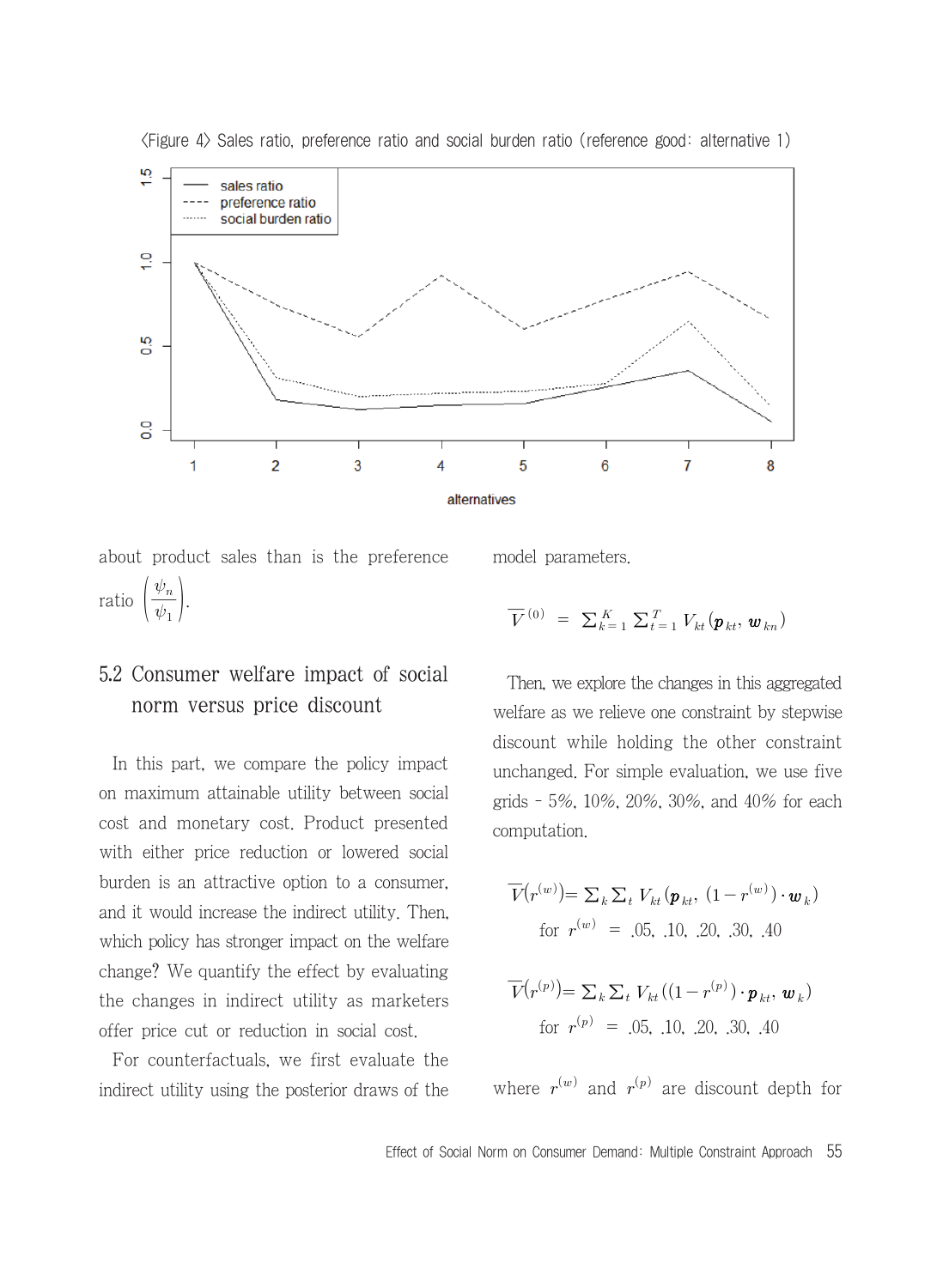social burden( $w$ ) and price ( $p$ ), respectively.

The impact from each of the policy change social burden(*w*) and price (*p*), re<br>The impact from each of the poli<br>was computed as  $\frac{\overline{V}^{(0)} - \overline{V}(r^{(w)})}{\overline{V}^{(0)}}$ <br>Table 6 shows how much the  $\overline{V}{}^{(0)}$  $\frac{\overline{V}^{(0)} - \overline{V}(r^{(w)})}{\overline{V}(0)}$ .

Table 6 shows how much the consumer welfare changes for each policy change and the relative strength of the impact between the two policies. We find that the consumers' benefit from relieving social norm is higher than the impact from price cut. For instance, 10% reduction from the current social cost  $(r^{(w)} = 10)$  increases the maximum attainable utility by 4 % while the same percent of price reduction( $(r^{(p)} = 10)$ ) increases the welfare by 1.22%. This differential impact is held across all five policies. As reported in the last column in table 6, on average, the welfare effect of norm is three times bigger than price cut.

Figure 5 shows these results more intuitively. As discount increases, the difference between the two policies becomes larger. From marketers' perspective, any marketing programs from

| $\langle$ Table 6 $\rangle$ Welfare impact: reduction in price vs social pressure |  |  |  |  |  |  |  |  |
|-----------------------------------------------------------------------------------|--|--|--|--|--|--|--|--|
|-----------------------------------------------------------------------------------|--|--|--|--|--|--|--|--|

|               | Price discount<br>(A) | Reduction in<br>psychological burden(B) | Ratio<br>(B/A) |
|---------------|-----------------------|-----------------------------------------|----------------|
| 5% reduction  | $0.58\%$              | 1.83%                                   | 3.13           |
| 10% reduction | 122%                  | $4.00\%$                                | 3.23           |
| 20% reduction | 2.48%                 | 8.63%                                   | 3.45           |
| 30% reduction | $4.03\%$              | 14.08%                                  | 3.45           |
| 40% reduction | 5.76%                 | 20.81%                                  | 3.57           |
|               |                       |                                         |                |

<Figure 5> Welfare change from price discount and reduction in social burden



56 ASIA MARKETING JOURNAL Vol. 22 No. 01 April 2020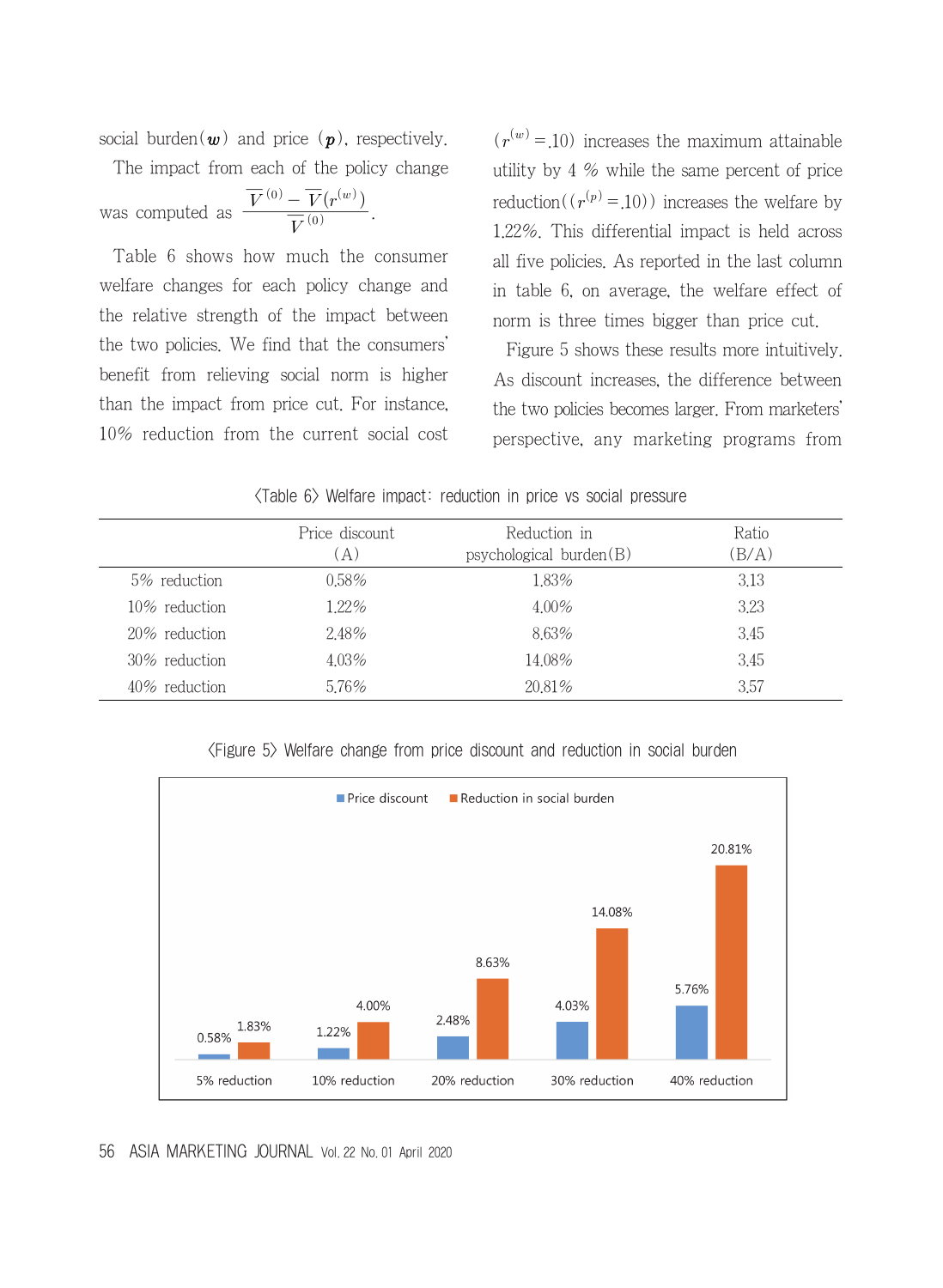product configuration to promotional communication that offers even small changes in consumer conformity to social norm can be as good as a large price discount. For example, a 30% price discount shows the similar result with 10% social burden reduction, i.e., about 4.0 % welfare impact.

# Ⅵ. Concluding Remarks

A consistent body of research in social science area has shown that human behavior is affected by the social environment. Individuals make their own decisions, yet their behavior often reflect the influences from these external force in a wide range including eating, wearing, learning, talking, and so on. Buying and consuming in market places are not exempt from this influence as a consumer is also one of the entities to go through social interaction. Social norms set an expectation on consumer purchase decision.

The goal of this study is to model the role of social norm in consumer demand where purchase decisions are not buying single-item-only, but can be multiple-item-buying as well. Based on economic utility framework, we allow for social norm to influence demand as additional constraint in consumers' utility maximizing decision. The presence of additional constraint in consumer decision making restricts the feasible region for non-zero demand. Therefore, low demand or no-purchase for any good can come from not only lower preference but also from higher cost associated with constraint consumers have. The model was applied to conjoint data from office workers' choice of shirts at work place.

Key findings from the empirical analysis are as follow. First, the proposed model with social constraint fits better than the benchmark model with budget constraint, which supports that the effect of social norm is not trivial even after accounting for preference effect. Second, the estimates for preference parameters suffer from downward bias when ignoring social norm in model specification. Third, both preference and norm-related parameters turn out to be substantially heterogeneous across individuals, but such variation was not related to individuals' age and gender. Fourth, work experience variable - one of the individual covariates, is positively related to individuals' psychological capacity parameter that enables consumers to tolerate pressures from social norm.

The study also offers contributions to marketers. First, practitioners in the field need to have good outlook for the variation in their marketing performances. Unlike common belief that consumer preference or its relative strength to competitors determines the sales performance in the market, the sales of the shirts were a lot more consistent with the level of conformity to social norms associated with each shirt. Secondly, in an effort to search for tools and programs to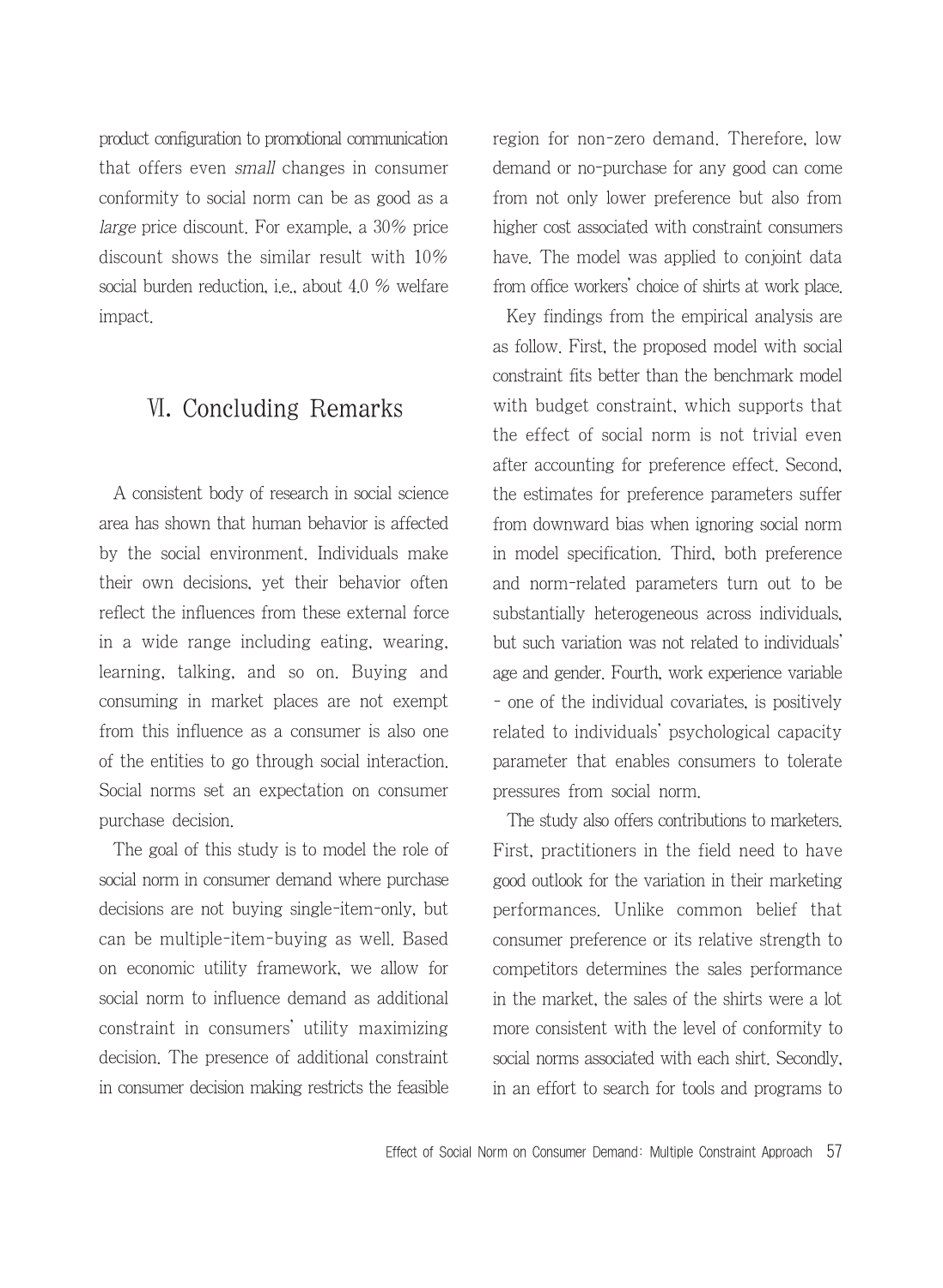shift consumer welfare, this study provides an important intuition to policy decision makers. It is that working on programs that mitigates the consumer's concern from social norm is in fact very effective and the calculated effect on consumer welfare is about three times bigger than promotional price cut.

There are several interesting avenues for future research. First, some consumers may have desire for uniqueness more than conformity, although most people perceive discomfort when they are away from social norm. We think that the uniqueness versus conformity is not the constructs lying on the same dimension with different position, but they are more of multi-dimensional. In this study, we allow for conformity only, so this can be extended. Incorporating uniqueness into constraint is challenging, yet would offer important learning on norm effect. Second, there are probably other individual characteristics that help customers stand robust to the expectation from the norm. In our analysis, only 'work experience' was significant. Possible variables are type of social interaction that individuals usually have had, occupation(in that work experience is characterized in this domain), family size(larger family might offer better opportunity to expose one to others' thoughts), etc. These variables can be readily incorporated though the hierarchical model of the current study. The application of the current model to other categories and contexts may alter the empirical estimates including the positive role of job experience in making consumers relatively robust to social norm. Asia is still a growing market, and this market is known to be more sensitive toward the social norms, other people's gaze and evaluation. Identifying variables responsible for high and low sensitivity to norm will certainly help global companies looking for efficient targeting and market segmentation-base variables tailored to Asian consumers. We leave these topics for future research.

> <Received February 2. 2020>  $\langle$  Accepted March 31, 2020 $\rangle$

### References

- Ajzen, I., & Fishbein, M. (1973). Attitudinal and normative variables as predictors of specific behavior. Journal of Personality and Social Psychology, 27(1), 41-57.
- Allenby, G. M., P. E. Rossi, R. E. McCulloch (2005), "Hierarchical bayes models: a practitioner's guide," SSRN Working Paper.
- Baron, S. Robert, Norbert L. Kerr, and Norman Miler (1992), "Group process, group decision, group action," Open University Press.
- Bhat, C.R. (2005), "A multiple discrete-continuous extreme value model: Formulation and application to discretionary time-use decisions," Transportation Research, 39(8), 679-707.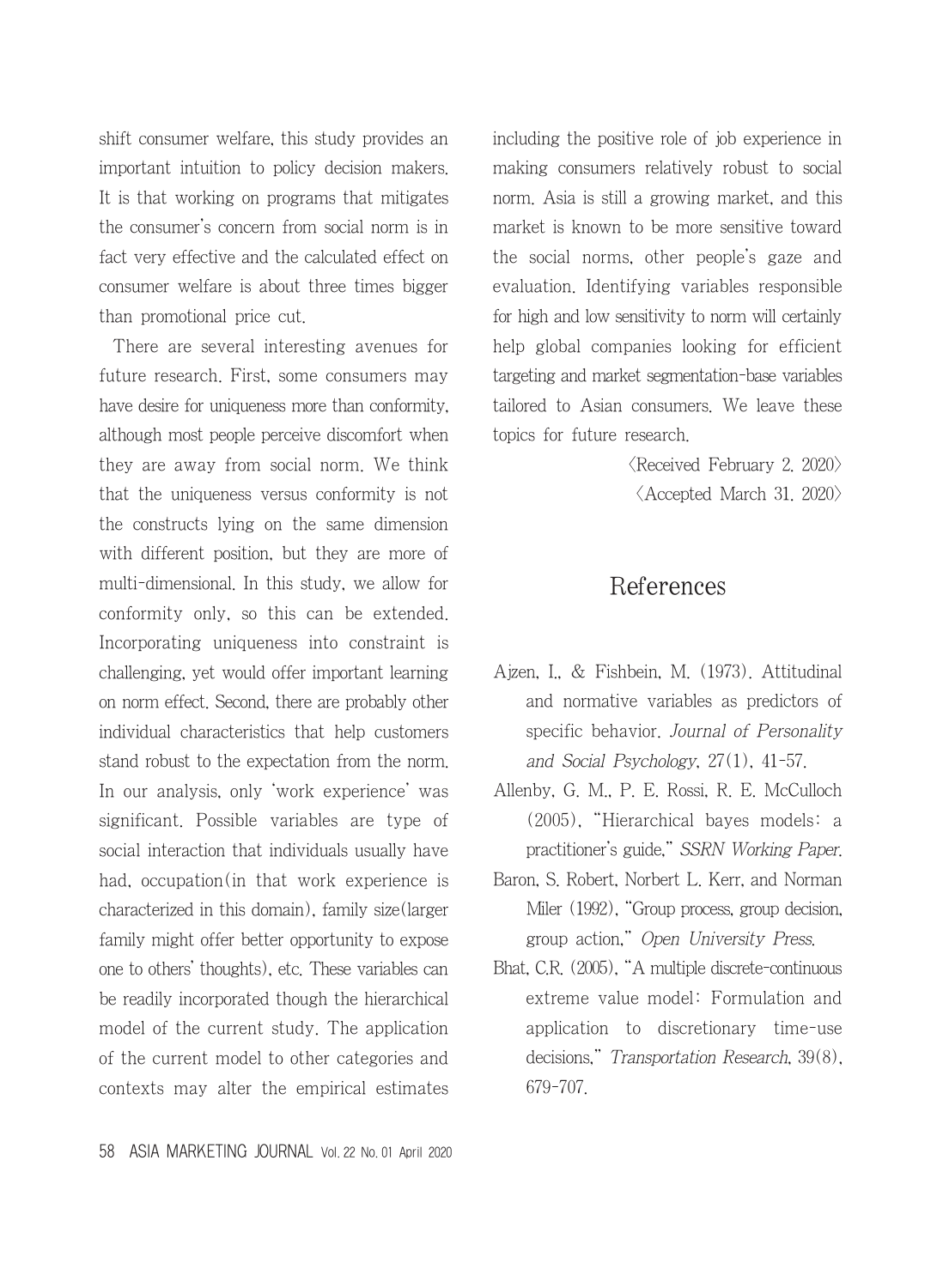- Bhat, C.R. (2008), "The multiple discretecontinuous extreme value (mdcev) model: Role of utility function parameters, identification considerations, and model extensions," Transportation Research, 42 (3), 274-303.
- Brewer, B. Marilynn, and Miles Hewstone (2004), "Social Cognition (Perspectives on Social Psychology)," Blackwell.
- Fisher, J. Robert, Ackerman David (1998), "The Effects of Recognition and Group Need on Volunteerism: A Social Norm Perspective," Journal of Consumer Research, 25(3), 262-275.
- Gockeritz, Susanne, P. Wesley Schultz, Tania Rendon, Robert B. Cialdini, Noah J. Goldstein, and Vladas Griskevicius (2010), "Descriptive normative beliefs and conservation behavior: the moderating roles of personal involvement and injunctive normative beliefs," European Journal of Social Psychology, 40(3), 514-523.
- Haines, M, SF. Spear (1996), "Changing the perception of the norm: a strategy to decrease binge drinking among college students," Journal of American College Health, 45(3), 134-140.
- Harries, Tim, Ruth Rettie, Matthew Studley, Kevin Burchell, Simon Chambers (2013), "Is social norms marketing effective?: A case study in domestic electricity consumption," European Journal of Marketing, 47(9), 1458-1475.
- Kim, Byungyeon, Takuya Satomura, and Jaehwan Kim (2017), "A direct utility model with dynamic constraint," Asia Marketing Journal, 18(4), 125-138.
- Kim, Jaehwan, Greg M. Allenby, and Peter E. Rossi (2002), "Modeling consumer demand for variety," Marketing Science, 21(3), 229-250.
- Kim, Jaehwan, Greg M. Allenby, and Peter E. Rossi (2007), "Product attributes and models of multiple discreteness," Journal of Econometrics, 138(1), 208-230.
- Kreps, M. David (1997), "Intrinsic motivation and extrinsic incentives," The American Economic Review, 87(2), 359-364.
- Lee, Sanghak, Jaehwan Kim, and Greg M. Allenby (2013), "A direct utility model for asymmetric complements," Marketing Science, 32(3), 454-470.
- Leon, Festinger, Schachter Stanley, and Back Kurt (1950), "Social pressures in informal groups; a study of human factors in housing," Oxford, England: Harper.
- Lin, Chen, Sriram Venkataraman, and Sandy D. Jap (2013), "Media multiplexing behavior: Implications for targeting and media planning," Marketing Science, 32(2), 310- 324.
- Luo, Lan, Brian T. Ratchford, and Botao Yang (2013), "Why we do what we do: A model of activity consumption," Journal of Marketing Research, 50(1), 24-43.

Paluck, Elizabeth Levy, and Laurie Ball (2010).